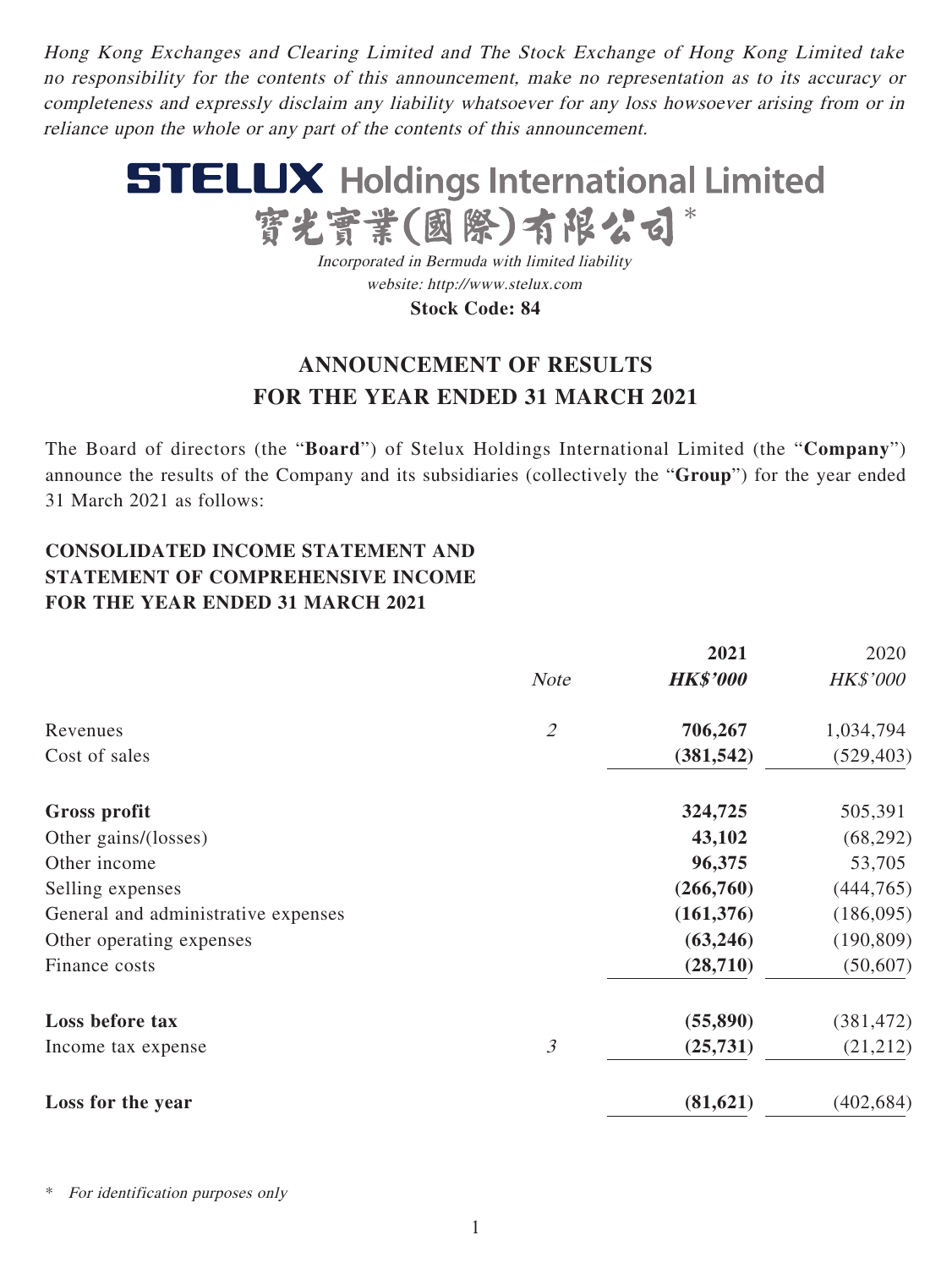## **CONSOLIDATED INCOME STATEMENT AND STATEMENT OF COMPREHENSIVE INCOME (Continued)**

| <b>HK\$'000</b><br>HK\$'000<br><b>Note</b><br>Loss for the year attributable to:<br>Equity holders of the Company<br>(81, 890)<br>Non-controlling interests<br>269<br>214<br>(81, 621)<br>Loss per share<br>$\overline{4}$<br>Basic and diluted (HK cents)<br>(7.83)<br>Other comprehensive income/(loss):<br>Item that may be reclassified subsequently to profit or<br>loss:<br>Exchange differences of translation of foreign<br>operations<br>42,687<br>Item that will not be reclassified to profit or loss:<br>Change in fair value of equity investments at fair<br>value through other comprehensive income<br>(3,570)<br>Other comprehensive income/(loss) for the year, net<br>of tax<br>39,117<br>(42, 504)<br>Total comprehensive loss for the year<br>(454, 999)<br>Total comprehensive loss for the year attributable<br>to:<br>Equity holders of the Company<br>(42, 926)<br>(454, 525)<br>Non-controlling interests<br>422<br>(474)<br>(42, 504) |  | 2021 | 2020       |
|------------------------------------------------------------------------------------------------------------------------------------------------------------------------------------------------------------------------------------------------------------------------------------------------------------------------------------------------------------------------------------------------------------------------------------------------------------------------------------------------------------------------------------------------------------------------------------------------------------------------------------------------------------------------------------------------------------------------------------------------------------------------------------------------------------------------------------------------------------------------------------------------------------------------------------------------------------------|--|------|------------|
|                                                                                                                                                                                                                                                                                                                                                                                                                                                                                                                                                                                                                                                                                                                                                                                                                                                                                                                                                                  |  |      |            |
|                                                                                                                                                                                                                                                                                                                                                                                                                                                                                                                                                                                                                                                                                                                                                                                                                                                                                                                                                                  |  |      |            |
|                                                                                                                                                                                                                                                                                                                                                                                                                                                                                                                                                                                                                                                                                                                                                                                                                                                                                                                                                                  |  |      | (402, 898) |
|                                                                                                                                                                                                                                                                                                                                                                                                                                                                                                                                                                                                                                                                                                                                                                                                                                                                                                                                                                  |  |      |            |
|                                                                                                                                                                                                                                                                                                                                                                                                                                                                                                                                                                                                                                                                                                                                                                                                                                                                                                                                                                  |  |      | (402, 684) |
|                                                                                                                                                                                                                                                                                                                                                                                                                                                                                                                                                                                                                                                                                                                                                                                                                                                                                                                                                                  |  |      |            |
|                                                                                                                                                                                                                                                                                                                                                                                                                                                                                                                                                                                                                                                                                                                                                                                                                                                                                                                                                                  |  |      | (38.50)    |
|                                                                                                                                                                                                                                                                                                                                                                                                                                                                                                                                                                                                                                                                                                                                                                                                                                                                                                                                                                  |  |      |            |
|                                                                                                                                                                                                                                                                                                                                                                                                                                                                                                                                                                                                                                                                                                                                                                                                                                                                                                                                                                  |  |      |            |
|                                                                                                                                                                                                                                                                                                                                                                                                                                                                                                                                                                                                                                                                                                                                                                                                                                                                                                                                                                  |  |      |            |
|                                                                                                                                                                                                                                                                                                                                                                                                                                                                                                                                                                                                                                                                                                                                                                                                                                                                                                                                                                  |  |      | (42,789)   |
|                                                                                                                                                                                                                                                                                                                                                                                                                                                                                                                                                                                                                                                                                                                                                                                                                                                                                                                                                                  |  |      |            |
|                                                                                                                                                                                                                                                                                                                                                                                                                                                                                                                                                                                                                                                                                                                                                                                                                                                                                                                                                                  |  |      |            |
|                                                                                                                                                                                                                                                                                                                                                                                                                                                                                                                                                                                                                                                                                                                                                                                                                                                                                                                                                                  |  |      | (9,526)    |
|                                                                                                                                                                                                                                                                                                                                                                                                                                                                                                                                                                                                                                                                                                                                                                                                                                                                                                                                                                  |  |      |            |
|                                                                                                                                                                                                                                                                                                                                                                                                                                                                                                                                                                                                                                                                                                                                                                                                                                                                                                                                                                  |  |      | (52,315)   |
|                                                                                                                                                                                                                                                                                                                                                                                                                                                                                                                                                                                                                                                                                                                                                                                                                                                                                                                                                                  |  |      |            |
|                                                                                                                                                                                                                                                                                                                                                                                                                                                                                                                                                                                                                                                                                                                                                                                                                                                                                                                                                                  |  |      |            |
|                                                                                                                                                                                                                                                                                                                                                                                                                                                                                                                                                                                                                                                                                                                                                                                                                                                                                                                                                                  |  |      |            |
|                                                                                                                                                                                                                                                                                                                                                                                                                                                                                                                                                                                                                                                                                                                                                                                                                                                                                                                                                                  |  |      |            |
|                                                                                                                                                                                                                                                                                                                                                                                                                                                                                                                                                                                                                                                                                                                                                                                                                                                                                                                                                                  |  |      |            |
|                                                                                                                                                                                                                                                                                                                                                                                                                                                                                                                                                                                                                                                                                                                                                                                                                                                                                                                                                                  |  |      | (454,999)  |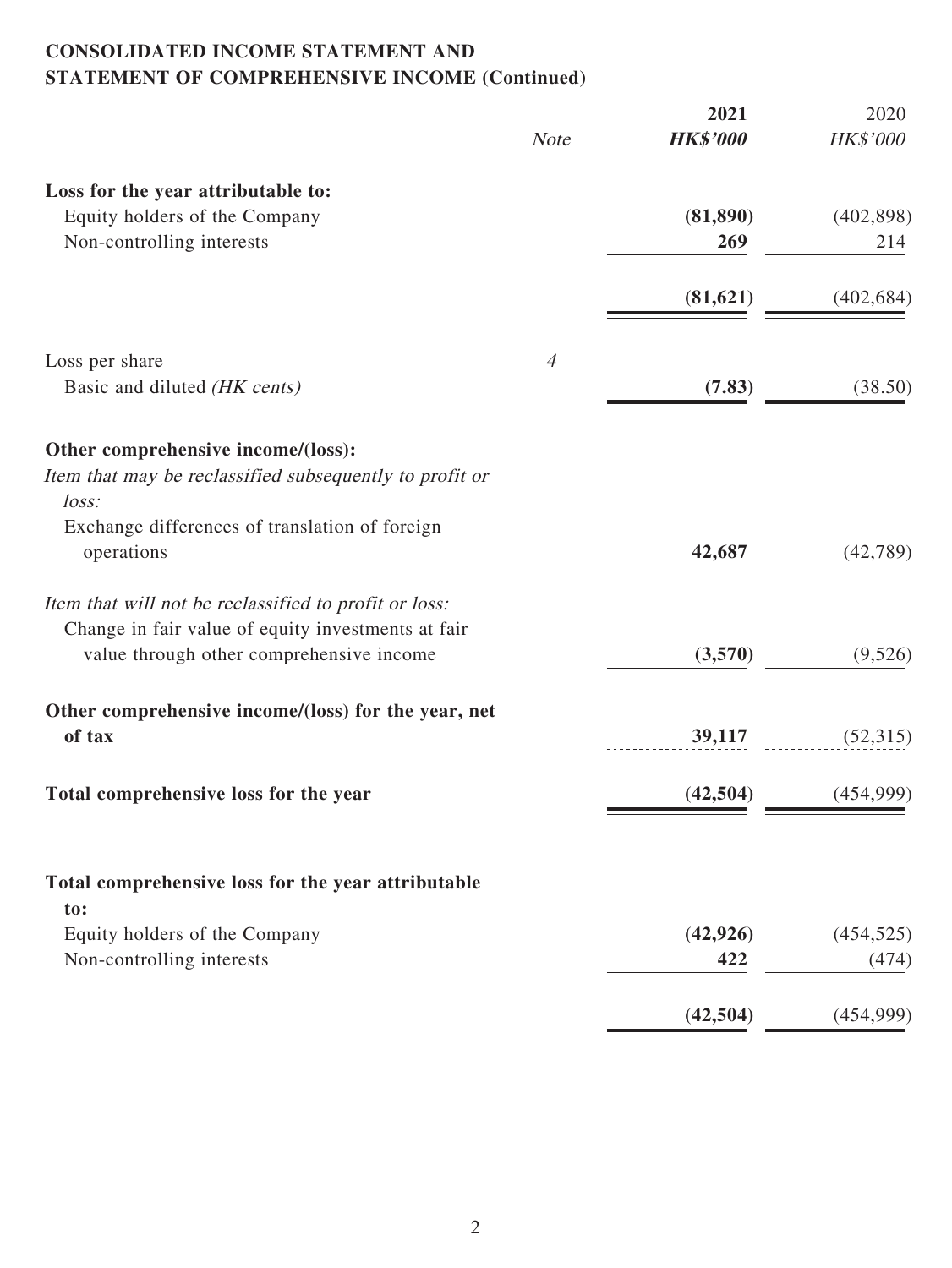## **CONSOLIDATED BALANCE SHEET AS AT 31 MARCH 2021**

|                                                                           |                | 2021            | 2020      |
|---------------------------------------------------------------------------|----------------|-----------------|-----------|
|                                                                           | <b>Note</b>    | <b>HK\$'000</b> | HK\$'000  |
| <b>ASSETS</b>                                                             |                |                 |           |
| Non-current assets                                                        |                |                 |           |
| Property, plant and equipment                                             |                | 265,476         | 131,315   |
| Investment properties                                                     |                | 296,700         | 519,800   |
| Right-of-use assets                                                       |                | 123,990         | 198,704   |
| Intangible assets                                                         |                | 53,459          | 57,541    |
| Equity investment at fair value through other                             |                |                 |           |
| comprehensive income                                                      |                | 1,874           | 5,444     |
| Deposits and prepayments                                                  | $\mathfrak{H}$ | 20,643          | 36,638    |
| Deferred tax assets                                                       |                | 16,071          | 38,384    |
| <b>Total non-current assets</b>                                           |                | 778,213         | 987,826   |
| Current assets                                                            |                |                 |           |
| Inventories                                                               |                | 267,303         | 373,040   |
| Trade and other receivables                                               | 5              | 141,978         | 163,454   |
| Pledged bank deposits                                                     |                |                 | 54,579    |
| Cash and cash equivalents                                                 |                | 170,344         | 127,016   |
| <b>Total current assets</b>                                               |                | 579,625         | 718,089   |
| <b>Total assets</b>                                                       |                | 1,357,838       | 1,705,915 |
| <b>EQUITY</b>                                                             |                |                 |           |
| Capital and reserves attributable to the equity holders of<br>the Company |                |                 |           |
| Share capital                                                             |                | 104,647         | 104,647   |
| Reserves                                                                  |                | 382,873         | 425,799   |
|                                                                           |                |                 |           |
| Shareholders' funds                                                       |                | 487,520         | 530,446   |
| Non-controlling interests                                                 |                | 7,077           | 6,655     |
| <b>Total equity</b>                                                       |                | 494,597         | 537,101   |
|                                                                           |                |                 |           |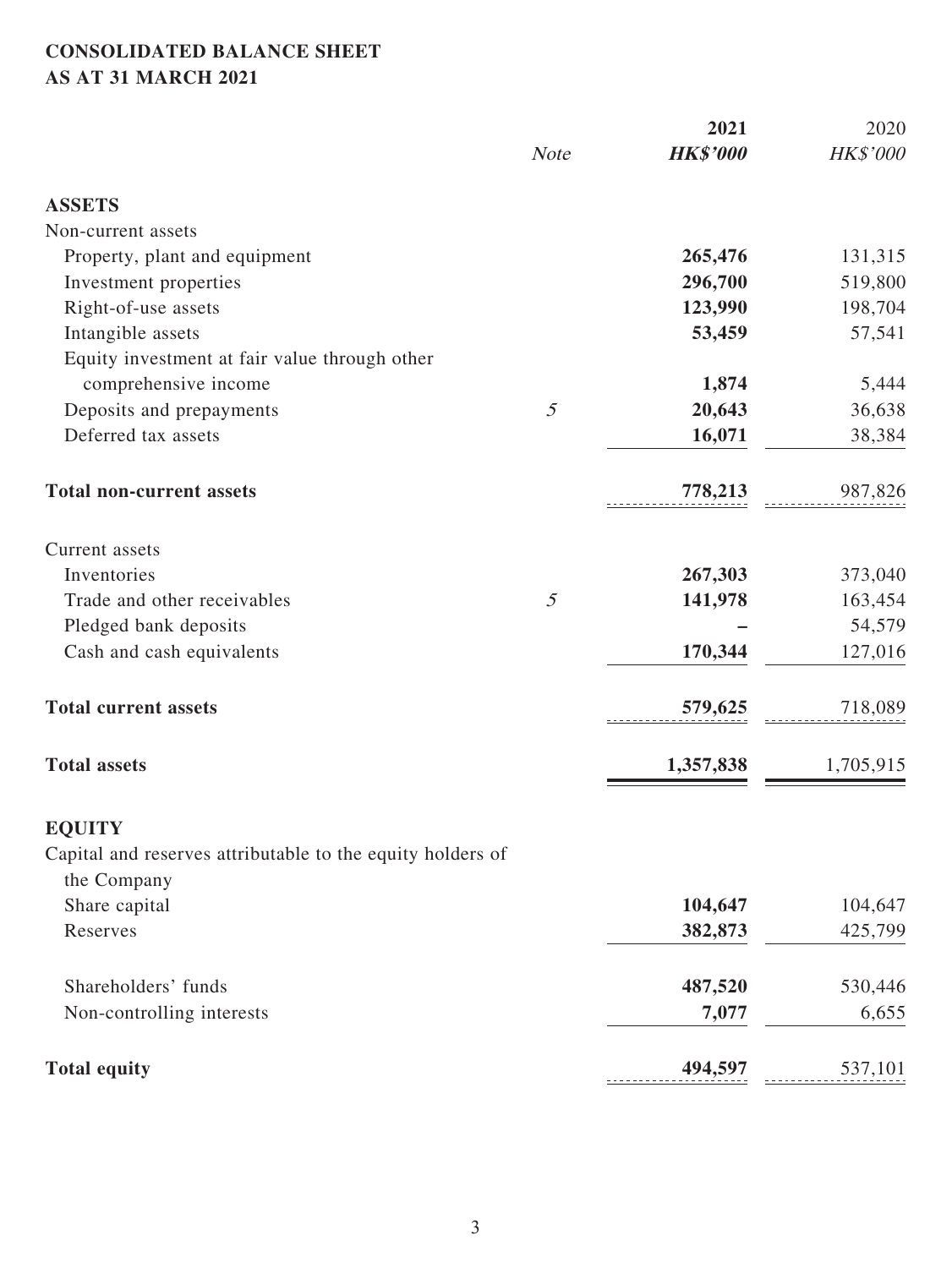# **CONSOLIDATED BALANCE SHEET (Continued)**

|                                      |             | 2021            | 2020              |
|--------------------------------------|-------------|-----------------|-------------------|
|                                      | <b>Note</b> | <b>HK\$'000</b> | HK\$'000          |
| <b>LIABILITIES</b>                   |             |                 |                   |
| Non-current liabilities              |             |                 |                   |
| Deferred tax liabilities             |             | 27,760          | 32,933            |
| Lease liabilities                    |             | 70,148          | 118,251           |
| <b>Total non-current liabilities</b> |             | 97,908          | 151,184           |
| <b>Current liabilities</b>           |             |                 |                   |
| Trade and other payables             | 6           | 148,724         | 172,583           |
| Income tax payable                   |             | 17,441          | 16,288            |
| <b>Bank borrowings</b>               |             | 512,797         | 651,449           |
| Lease liabilities                    |             | 86,371          | 177,310           |
| <b>Total current liabilities</b>     |             | 765,333         | 1,017,630         |
| <b>Total liabilities</b>             |             |                 | 863,241 1,168,814 |
| <b>Total equity and liabilities</b>  |             | 1,357,838       | 1,705,915         |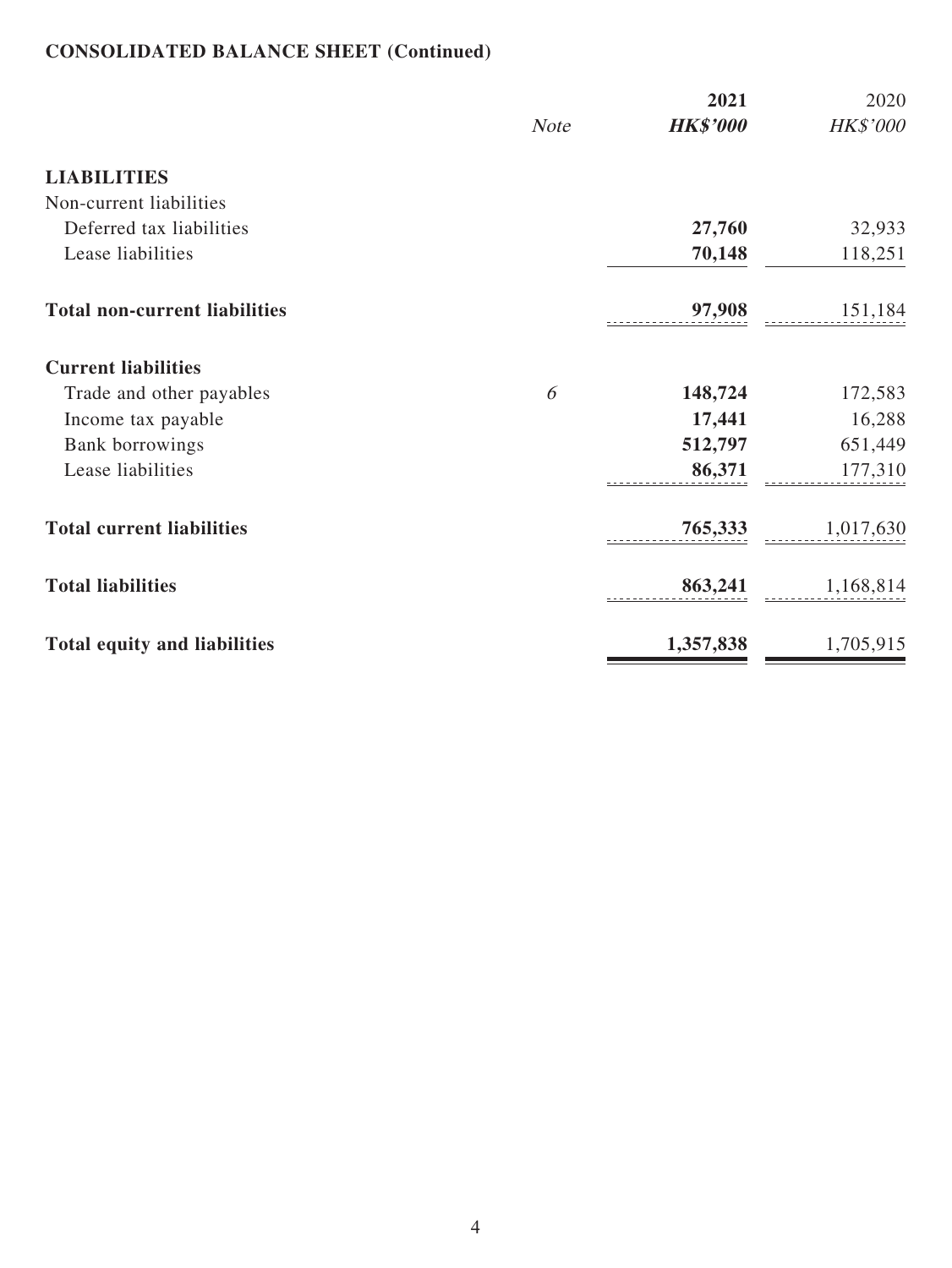### **NOTES TO THE CONSOLIDATED FINANCIAL STATEMENTS**

#### **1. BASIS OF PREPARATION**

These consolidated financial statements have been prepared in accordance with all applicable Hong Kong Financial Reporting Standards ("HKFRSs") issued by the Hong Kong Institute of Certified Public Accountants (the "HKICPA"). HKFRSs comprise Hong Kong Financial Reporting Standards ("HKFRS"); Hong Kong Accounting Standards ("HKAS"); and Interpretations. These consolidated financial statements also comply with the applicable disclosure provisions of the Rules Governing the Listing of Securities on the Stock Exchange and with the disclosure requirements of the Hong Kong Companies Ordinance (Cap. 622). Significant accounting policies adopted by the Group are disclosed below.

The HKICPA has issued certain new and revised HKFRSs that are first effective or available for early adoption for the current accounting period of the Group. Note 1(a) provides information on any changes in accounting policies resulting from initial application of these developments to the extent that they are relevant to the Group for the current and prior accounting periods reflected in these consolidated financial statements.

During the year ended 31 March 2021, the Group incurred a net loss of approximately HK\$81.621 million and as of that date, the Group recorded net current liabilities of approximately HK\$185.708 million.

In preparing these consolidated financial statements, the directors of the Company have given careful consideration to the current and anticipated future liquidity of the Group and the ability of the Group to continue to attain profitable and positive cash flows from operations in the immediate and longer terms.

Included in current liabilities are bank borrowings of HK\$512.797 million which contain a repayment on demand clause. Based on the Group's credit history and historical relationship with the banks, the directors of the Company do not believe that it is probable that the banks will demand immediate repayment but rather such bank borrowings will be repaid in accordance with their scheduled repayment dates. Accordingly, principal and interest payments due within the next twelve months from the reporting date amounted to HK\$237.775 million.

In order to strengthen the Group's liquidity in the foreseeable future, the directors of the Company have taken measures such as closing down under-performing retail stores and implementing various cost control measures to reduce the costs of operations. Furthermore, as at 31 March 2021, the gearing ratio of the Group was improved from 88.6% to 70.2%. The Group continues with the implementation of the aforementioned measures in order to achieve further improvement of the Group's liquidity in short term and long term periods.

The directors of the Company have taken into account the cash requirements of the Group for the next twelve months commencing from the end of the reporting period. With unutilised banking facilities of approximately HK\$122.724 million as at 31 March 2021, other potential sources of funding, and continued adoption of the above measures, the directors have therefore concluded that the Group will have sufficient working capital to fully meet its financial obligations as they fall due during that period. Accordingly, the consolidated financial statements have been prepared on a going concern basis.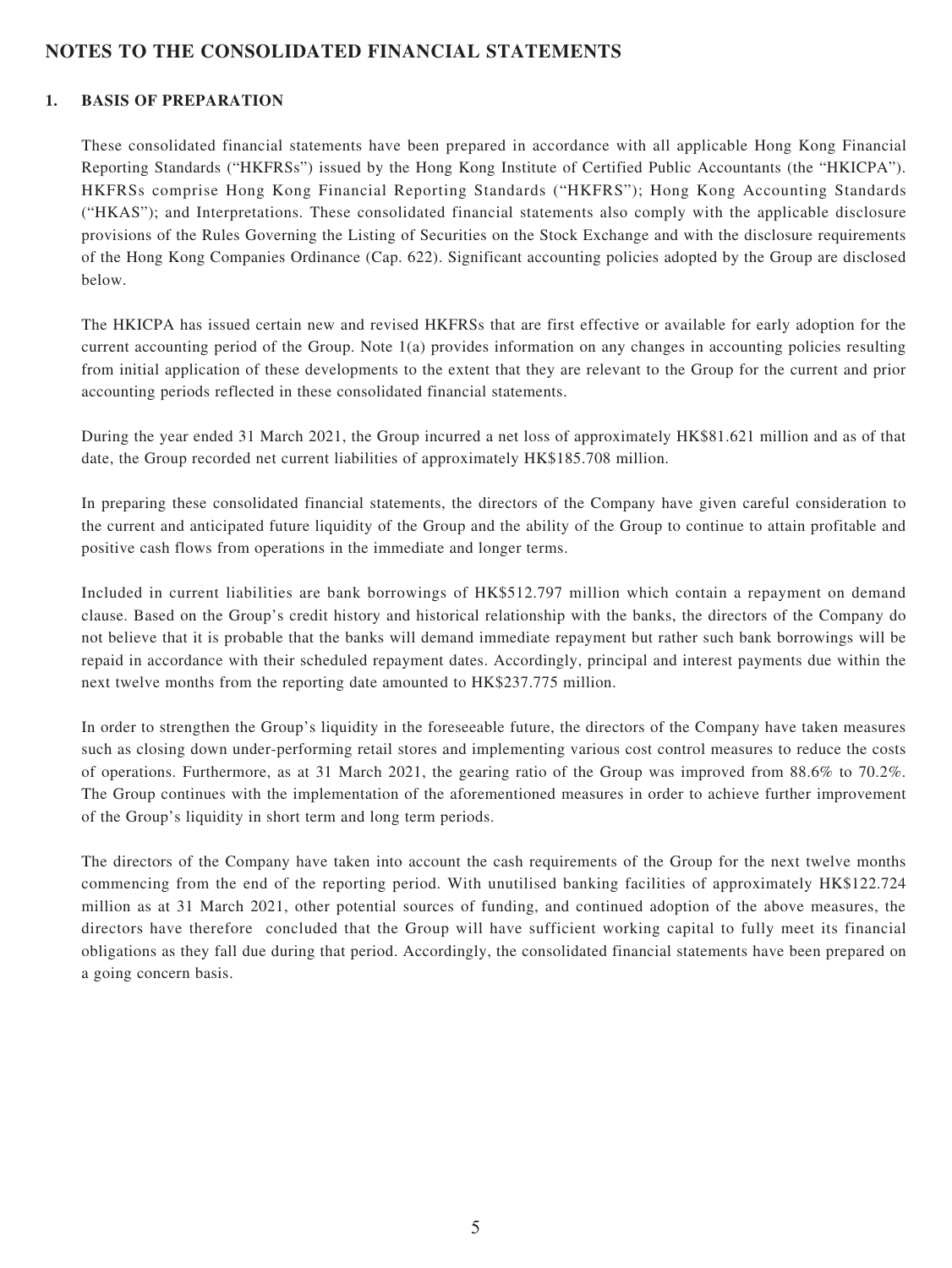#### **1. BASIS OF PREPARATION (Continued)**

#### **ADOPTION OF NEW AND REVISED HONG KONG FINANCIAL REPORTING STANDARDS**

#### **(a) Application of new and revised HKFRSs**

The Group has applied the Amendments to Reference to the Conceptual Framework in HKFRS Standards and the following amendments to HKFRSs issued by the HKICPA for the first time, which are mandatorily effective for the annual period beginning on or after 1 April 2020 for the preparation of the consolidated financial statements:

| Amendments to HKAS 1 and HKAS 8            | Definition of Material         |
|--------------------------------------------|--------------------------------|
| Amendments to HKFRS 3                      | Definition of a Business       |
| Amendments to HKFRS 9. HKAS 39 and HKFRS 7 | Interest Rate Benchmark Reform |

In addition, as at 31 March 2020, the Group has early applied the Amendments to HKFRS 16, COVID-19 Related Rent Concessions.

Except as described below, the application of the Amendments to References to the Conceptual Framework in HKFRS Standards and the amendments to HKFRSs in the current year had no material impact on the Group's financial positions and performance for the current and prior years and/or on the disclosures set out in these consolidated financial statements.

#### **Amendments to HKAS 1 and HKAS 8, Definition of Material**

The amendments provide a new definition of material that states "information is material if omitting, misstating or obscuring it could reasonably be expected to influence decisions that the primary users of general purpose financial statements make on the basis of those financial statements, which provide financial information about a specific reporting entity." The amendments also clarify that materiality depends on the nature or magnitude of information, either individually or in combination with other information, in the context of the financial statements taken as a whole.

The application of the amendments had no impact on the consolidated financial statements.

#### **Amendments to HKFRS 3, Definition of a Business**

The amendments clarify the definition of a business and provide further guidance on how to determine whether a transaction represents a business combination. In addition, the amendments introduce an optional "concentration test" that permits a simplified assessment of whether an acquired set of activities and assets is an asset rather than business acquisition, when substantially all of the fair value of the gross assets acquired is concentrated in a single identifiable asset or group of similar identifiable assets.

The Group has applied the amendments prospectively to transactions for which the acquisition date is on or after 1 April 2020. The application of the amendments had no impact on the consolidated financial statements.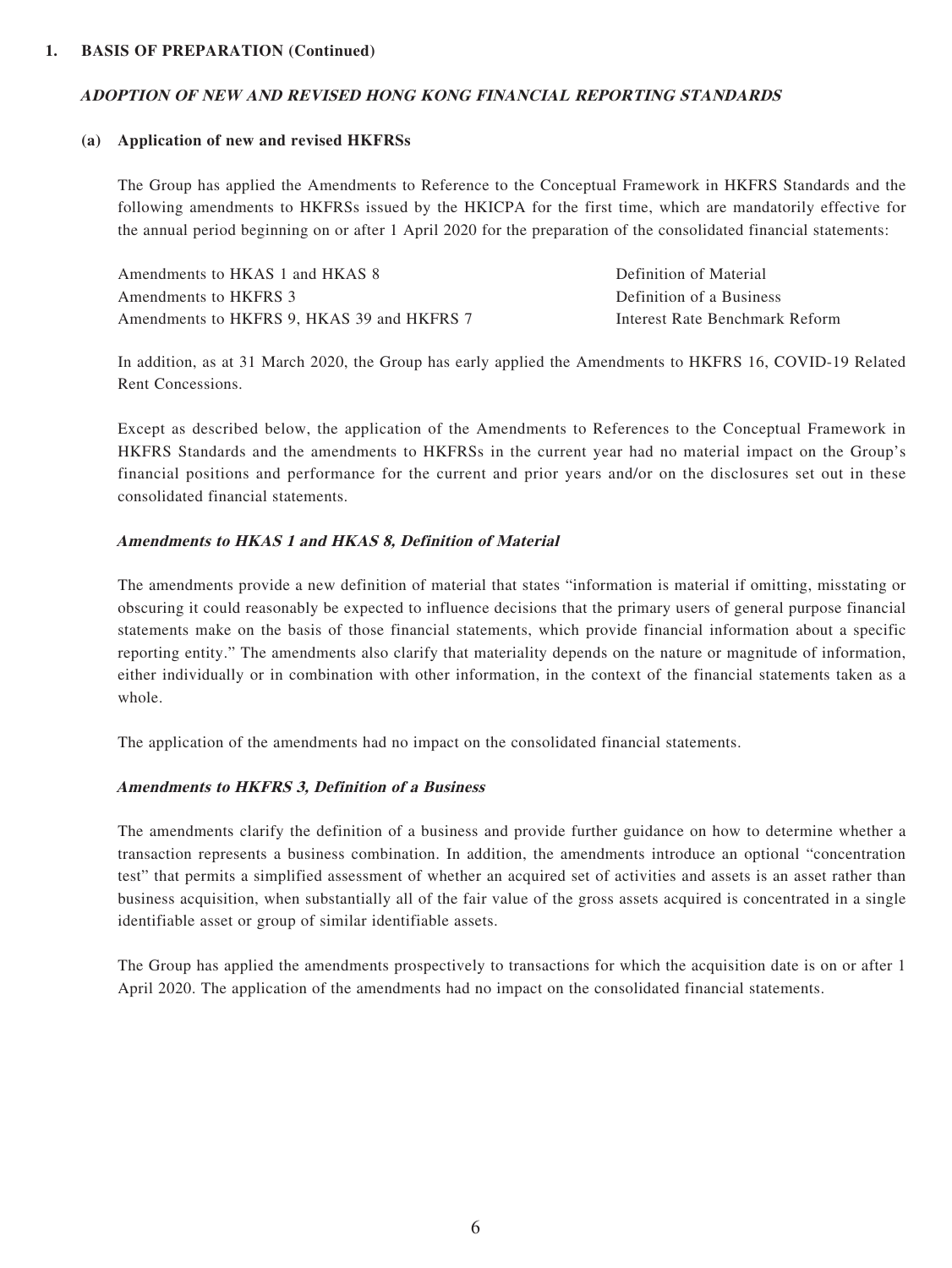#### **1. BASIS OF PREPARATION (Continued)**

#### **ADOPTION OF NEW AND REVISED HONG KONG FINANCIAL REPORTING STANDARDS (Continued)**

#### **(a) Application of new and revised HKFRSs (Continued)**

#### **Amendments to HKFRS 9, HKAS 39 and HKFRS 7, Interest Rate Benchmark Reform**

The amendments modify specific hedge accounting requirements to allow hedge accounting to continue for affected hedges during the period of uncertainty before the hedged items or hedging instruments affected by the current interest rate benchmarks are amended as a result of the on-going interest rate benchmark reform.

The amendments had no impact on the consolidated financial statements of the Group as the Group's designated hedged items/assessment of hedge effectiveness/is not affected by the interest rate benchmark reform.

#### **Amendment to HKFRS 16, COVID-19 Related Rent Concessions**

The amendment provides a practical expedient that allows a lessee to by-pass the need to evaluate whether certain qualifying rent concessions occurring as a direct consequence of the COVID-19 pandemic ("COVID-19 Related Rent Concessions") are lease modifications and, instead, account for those rent concessions as if they were not lease modifications.

The Group has elected to early adopt the amendments and applies the practical expedient to all qualifying COVID-19 Related Rent Concessions granted to the Group during the year. Consequently, rent concessions received have been accounted for as negative variable lease payments recognised in income statement in the period in which the event or condition that triggers those payments occurred. There is no impact on the opening balance of equity at 1 April 2020.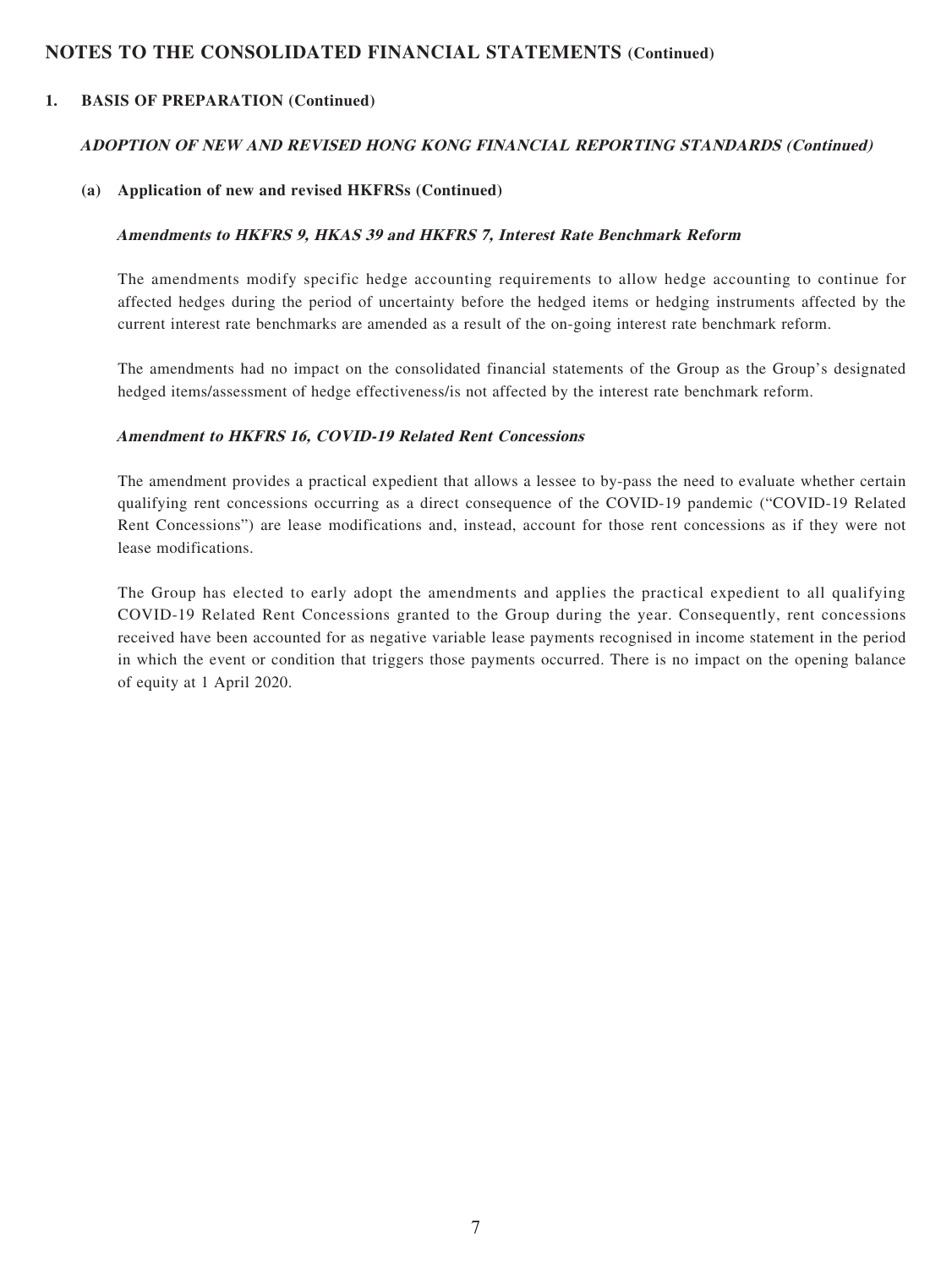#### **1. BASIS OF PREPARATION (Continued)**

#### **ADOPTION OF NEW AND REVISED HONG KONG FINANCIAL REPORTING STANDARDS (Continued)**

#### **(b) New and revised HKFRSs in issue but not yet effective**

The Group has not early applied new and revised HKFRSs that have been issued but are not yet effective for the financial year beginning 1 April 2020. These new and revised HKFRSs include the following which may be relevant to the Group.

### **Effective for accounting periods beginning on or after**

| Amendments to HKFRS 9, HKAS 39,<br>HKFRS 7, HKFRS 4 and HKFRS 16 | Interest Rate Benchmark Reform – Phase 2                       | 1 April 2021 |
|------------------------------------------------------------------|----------------------------------------------------------------|--------------|
| Amendments to HKFRS 3                                            | Reference to the Conceptual Framework                          | 1 April 2022 |
| Amendments to HKAS 1                                             | Classification of liabilities as current or non-<br>current    | 1 April 2023 |
| Amendments to HKAS 16                                            | Property, plant and equipment: proceeds<br>before intended use | 1 April 2022 |
| Amendments to HKAS 37                                            | Onerous contracts – cost of fulfilling a<br>contract           | 1 April 2022 |
| Annual Improvements to HKFRSs                                    | 2018–2020 Cycle                                                | 1 April 2022 |

The Group is in the process of making an assessment of what the impact of these amendments and new standards is expected to be in the period of initial application. So far it has concluded that the adoption of them is unlikely to have a significant impact on the consolidated financial statements.

#### **2. REVENUE AND SEGMENT INFORMATION**

The chief operating decision-makers have been identified as the executive directors of the Company. The executive directors review the Group's financial information mainly from business nature and geographical perspectives. From a perspective on business nature, the Group has two reportable segments namely watch retail and watch wholesale trading segments. From a geographical perspective, management mainly assesses the performance of watch retail operations in (i) Hong Kong, Macau and Mainland China and (ii) rest of Asia.

Revenue represents sales of goods from watch retail segment and watch wholesale trading segment. Sales between operating segments are carried out on terms equivalent to those prevailing in arm's length transactions. The executive directors assess the performance of the operating segments based on a measure of adjusted earnings before interest and tax ("EBIT"). This measurement basis excludes unallocated income and net corporate expenses.

Unallocated income represents dividend income from unlisted equity investment and gain on disposal of a subsidiary. Net corporate expenses mainly represent corporate staff costs and provision for senior management bonus. Unallocated assets represent property, plant and equipment, investment properties and right-of-use assets at corporate level, unlisted equity investments, deferred tax assets, pledged bank deposits and cash and cash equivalents. Unallocated liabilities represent lease liabilities, other payables and accruals at corporate level, bank borrowings, deferred tax liabilities and income tax payable.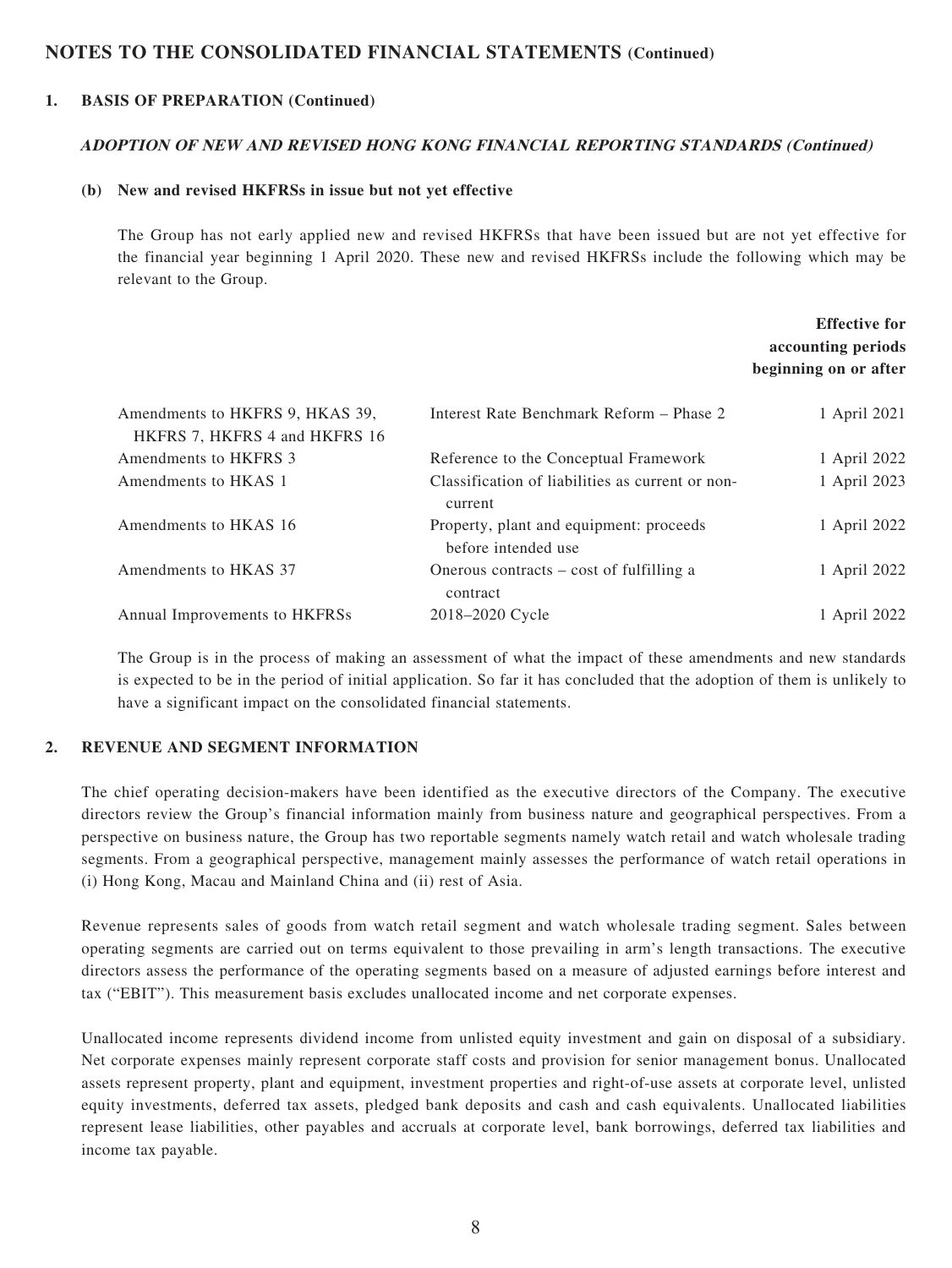### **2. REVENUE AND SEGMENT INFORMATION (Continued)**

**For the year ended 31 March 2021**

|                                                   | <b>Watch retail</b>                                                           |                                        |                                                  |                                 |
|---------------------------------------------------|-------------------------------------------------------------------------------|----------------------------------------|--------------------------------------------------|---------------------------------|
|                                                   | Hong Kong,<br><b>Macau</b> and<br><b>Mainland</b><br>China<br><b>HK\$'000</b> | <b>Rest of Asia</b><br><b>HK\$'000</b> | Watch<br>wholesale<br>trading<br><b>HK\$'000</b> | <b>Total</b><br><b>HK\$'000</b> |
|                                                   |                                                                               |                                        |                                                  |                                 |
| Revenues from contracts with customers within the |                                                                               |                                        |                                                  |                                 |
| scope of HKFRS 15                                 |                                                                               |                                        |                                                  |                                 |
| Gross segment                                     | 254,287                                                                       | 218,214                                | 351,756                                          | 824,257                         |
| Inter-segment                                     |                                                                               |                                        | (117,990)                                        | (117,990)                       |
| Sales to external customers                       | 254,287                                                                       | 218,214                                | 233,766                                          | 706,267                         |
| Timing of revenue recognition                     |                                                                               |                                        |                                                  |                                 |
| At a point in time                                | 254,287                                                                       | 218,214                                | 233,766                                          | 706,267                         |
| <b>Segment results</b>                            | (75, 145)                                                                     | 5,543                                  | 20,037                                           | (49, 565)                       |
| Unallocated income                                |                                                                               |                                        |                                                  | 97,778                          |
| Net corporate expenses                            |                                                                               |                                        |                                                  | (75, 393)                       |
| Finance costs                                     |                                                                               |                                        |                                                  | (28, 710)                       |
| Loss before tax                                   |                                                                               |                                        |                                                  | (55, 890)                       |
| Income tax expense                                |                                                                               |                                        |                                                  | (25, 731)                       |
| Loss for the year                                 |                                                                               |                                        |                                                  | (81, 621)                       |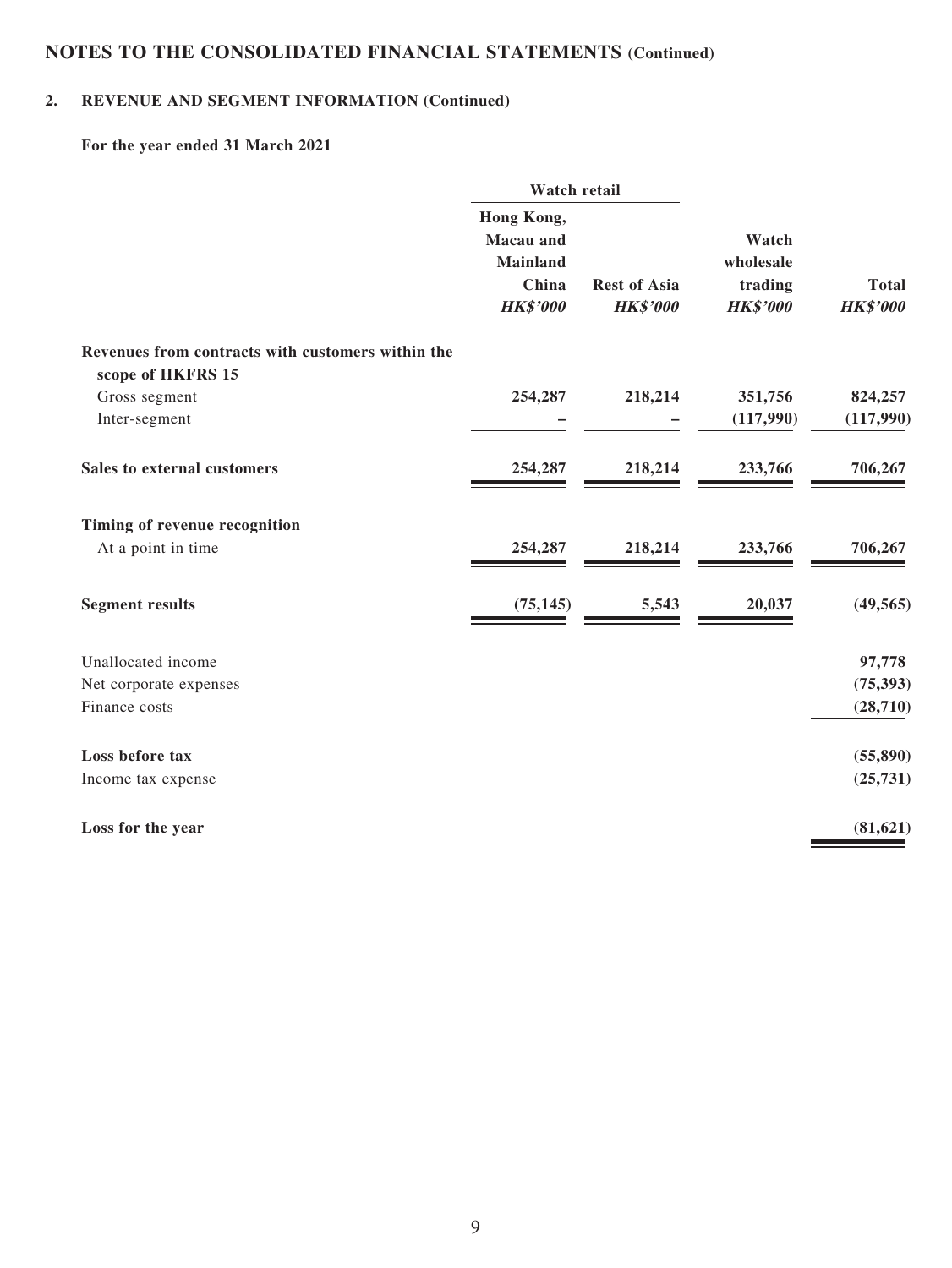## **2. REVENUE AND SEGMENT INFORMATION (Continued)**

**For the year ended 31 March 2021 (Continued)**

|                                 |                                                                               | Watch retail                           |                                                  |                                |                                 |
|---------------------------------|-------------------------------------------------------------------------------|----------------------------------------|--------------------------------------------------|--------------------------------|---------------------------------|
|                                 | Hong Kong,<br><b>Macau</b> and<br><b>Mainland</b><br>China<br><b>HK\$'000</b> | <b>Rest of Asia</b><br><b>HK\$'000</b> | Watch<br>wholesale<br>trading<br><b>HK\$'000</b> | Unallocated<br><b>HK\$'000</b> | <b>Total</b><br><b>HK\$'000</b> |
| Capital expenditures            | (3,039)                                                                       | (744)                                  | (311)                                            | (59)                           | (4, 153)                        |
| Depreciation:                   |                                                                               |                                        |                                                  |                                |                                 |
| - Property, plant and equipment | (6,000)                                                                       | (7, 454)                               | (1, 116)                                         | (13,279)                       | (27, 849)                       |
| - Right-of-use assets           | (58, 591)                                                                     | (40, 208)                              | (6, 403)                                         | (3, 181)                       | (108, 383)                      |
| Impairment of:                  |                                                                               |                                        |                                                  |                                |                                 |
| - Property, plant and equipment | (1,300)                                                                       | (258)                                  |                                                  | (5,986)                        | (7, 544)                        |
| - Intangible assets             |                                                                               |                                        | (5,583)                                          |                                | (5,583)                         |
| - Right-of-use assets           | (14, 388)                                                                     | (1,288)                                |                                                  |                                | (15, 676)                       |
| Fair value change of investment |                                                                               |                                        |                                                  |                                |                                 |
| properties                      | (15,300)                                                                      |                                        |                                                  | (32, 800)                      | (48,100)                        |
| Provision for inventories       | (2,168)                                                                       | (121)                                  | (22, 596)                                        |                                | (24, 885)                       |
| Segment assets                  | 418,242                                                                       | 153,402                                | 257,349                                          | 528,845                        | 1,357,838                       |
| Segment liabilities             | 111,019                                                                       | 71,537                                 | 80,054                                           | 600,631                        | 863,241                         |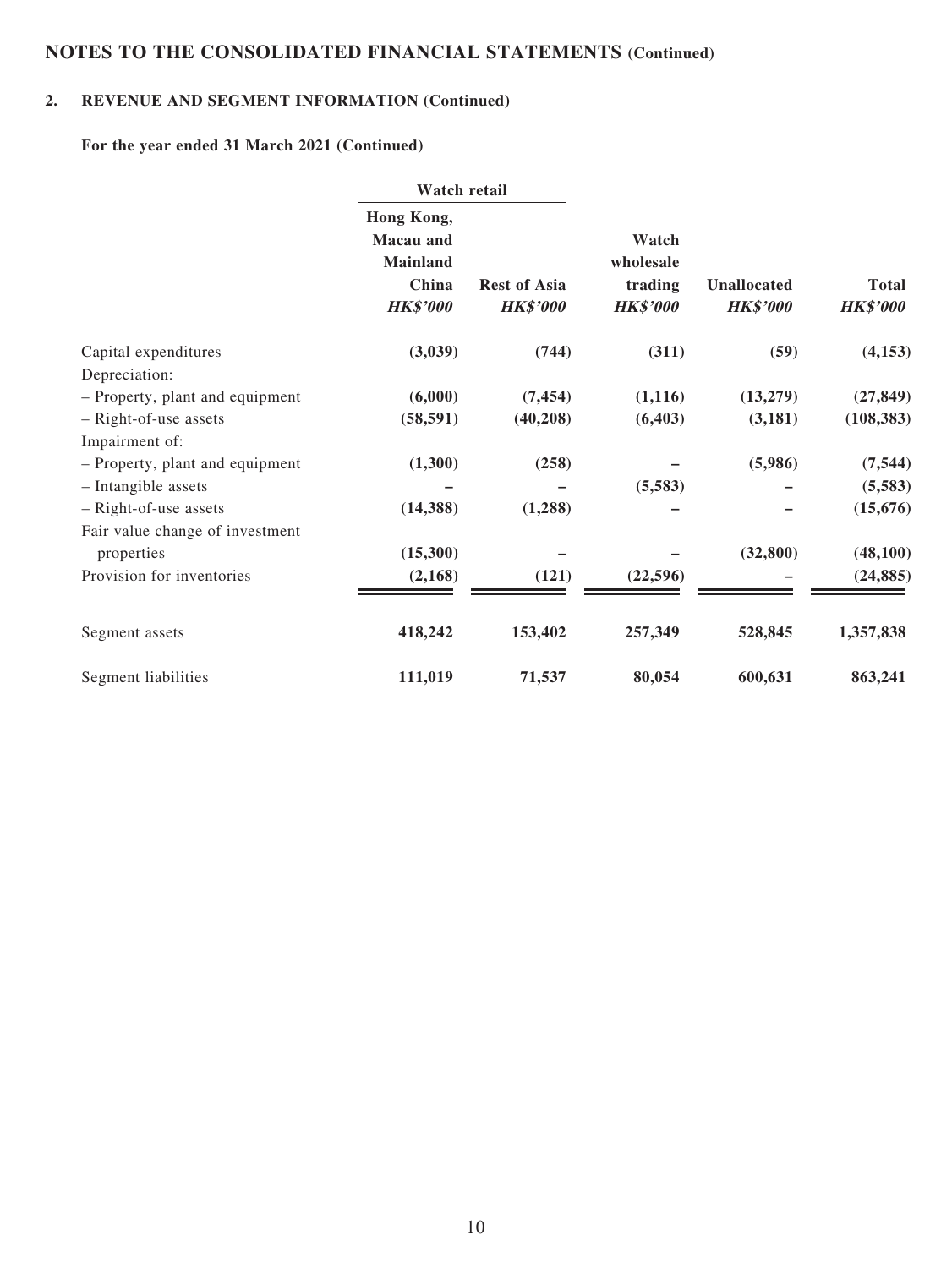## **2. REVENUE AND SEGMENT INFORMATION (Continued)**

For the year ended 31 March 2020

|                                                   | Watch retail |              |                 |            |
|---------------------------------------------------|--------------|--------------|-----------------|------------|
|                                                   | Hong Kong,   |              |                 |            |
|                                                   | Macau and    |              | Watch           |            |
|                                                   | Mainland     |              | wholesale       |            |
|                                                   | China        | Rest of Asia | trading         | Total      |
|                                                   | HK\$'000     | HK\$'000     | <b>HK\$'000</b> | HK\$'000   |
| Revenues from contracts with customers within the |              |              |                 |            |
| scope of HKFRS 15                                 |              |              |                 |            |
| Gross segment                                     | 477,141      | 296,154      | 433,673         | 1,206,968  |
| Inter-segment                                     |              |              | (172, 174)      | (172, 174) |
| Sales to external customers                       | 477,141      | 296,154      | 261,499         | 1,034,794  |
| Timing of revenue recognition                     |              |              |                 |            |
| At a point in time                                | 477,141      | 296,154      | 261,499         | 1,034,794  |
| <b>Segment results</b>                            | (209, 178)   | 3,124        | (64,995)        | (271, 049) |
| Unallocated income                                |              |              |                 | 1,014      |
| Net corporate expenses                            |              |              |                 | (60, 830)  |
| Finance costs                                     |              |              |                 | (50, 607)  |
| Loss before tax                                   |              |              |                 | (381, 472) |
| Income tax expense                                |              |              |                 | (21, 212)  |
| Loss for the year                                 |              |              |                 | (402, 684) |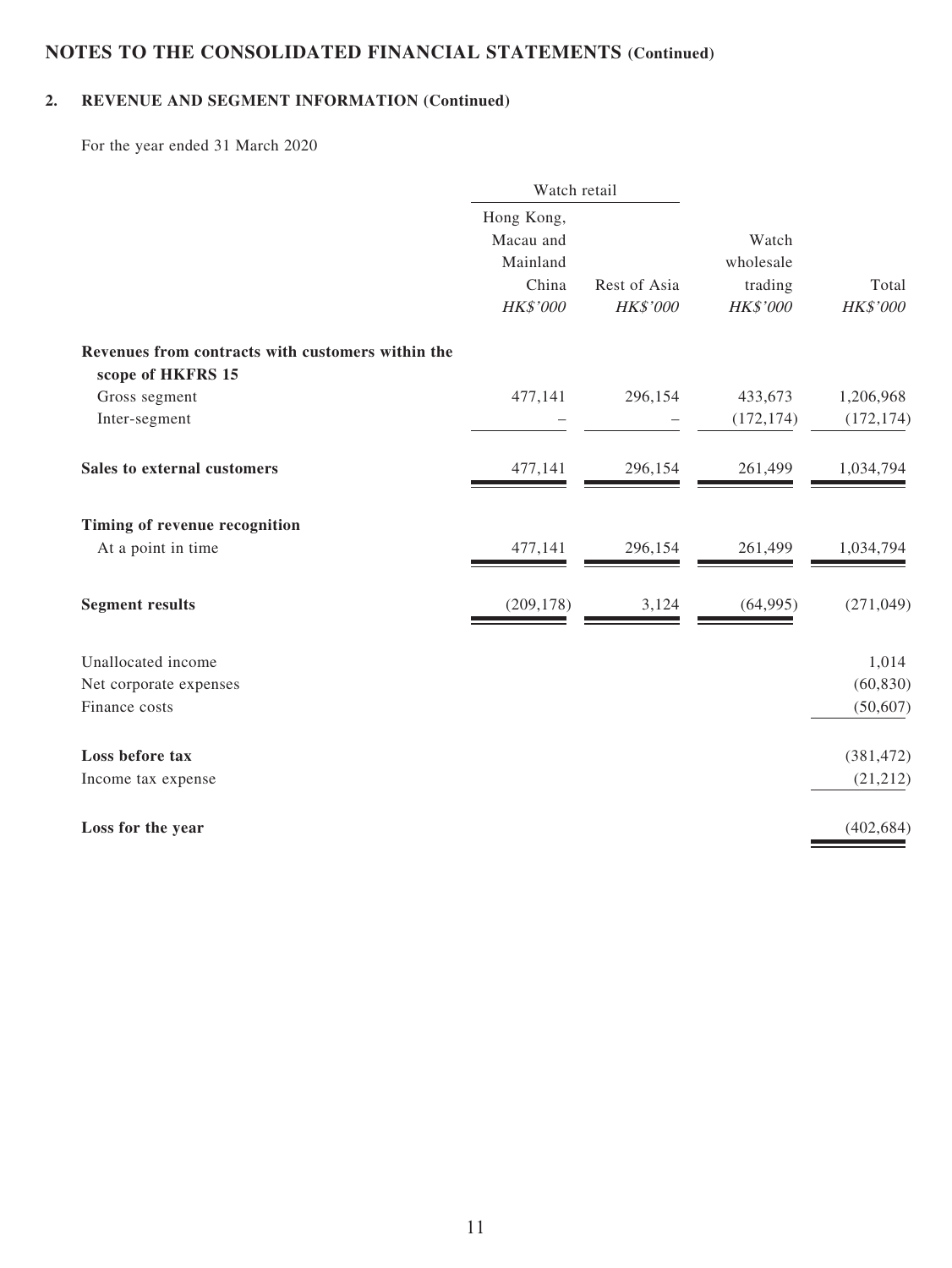## **2. REVENUE AND SEGMENT INFORMATION (Continued)**

For the year ended 31 March 2020 (Continued)

|                                         | Watch retail                                             |                          |                                                  |                         |                   |
|-----------------------------------------|----------------------------------------------------------|--------------------------|--------------------------------------------------|-------------------------|-------------------|
|                                         | Hong Kong,<br>Macau and<br>Mainland<br>China<br>HK\$'000 | Rest of Asia<br>HK\$'000 | Watch<br>wholesale<br>trading<br><b>HK\$'000</b> | Unallocated<br>HK\$'000 | Total<br>HK\$'000 |
| Capital expenditures                    | (5,905)                                                  | (3,273)                  | (135)                                            | (2, 133)                | (11, 446)         |
| Depreciation:                           |                                                          |                          |                                                  |                         |                   |
| - Property, plant and equipment         | (12,019)                                                 | (8,908)                  | (2,246)                                          | (10, 374)               | (33, 547)         |
| - Right-of-use assets                   | (151,219)                                                | (51, 181)                | (6,642)                                          | (3,179)                 | (212, 221)        |
| Impairment of:                          |                                                          |                          |                                                  |                         |                   |
| - Property, plant and equipment         | (5,694)                                                  | (148)                    |                                                  |                         | (5,842)           |
| - Intangible assets                     |                                                          |                          | (6,166)                                          |                         | (6,166)           |
| - Right-of-use assets                   | (71,900)                                                 | (5,018)                  |                                                  |                         | (76, 918)         |
| Amortisation of intangible assets       |                                                          |                          | (1,430)                                          |                         | (1,430)           |
| Fair value change of investment         |                                                          |                          |                                                  |                         |                   |
| properties                              | (29,500)                                                 |                          |                                                  | (36,800)                | (66,300)          |
| Write back of provision/(provision) for |                                                          |                          |                                                  |                         |                   |
| inventories                             | 4,782                                                    | 115                      | (95, 901)                                        |                         | (91,004)          |
| Segment assets                          | 552,054                                                  | 188,645                  | 321,702                                          | 643,514                 | 1,705,915         |
| Segment liabilities                     | 250,165                                                  | 86,061                   | 74,657                                           | 757,931                 | 1,168,814         |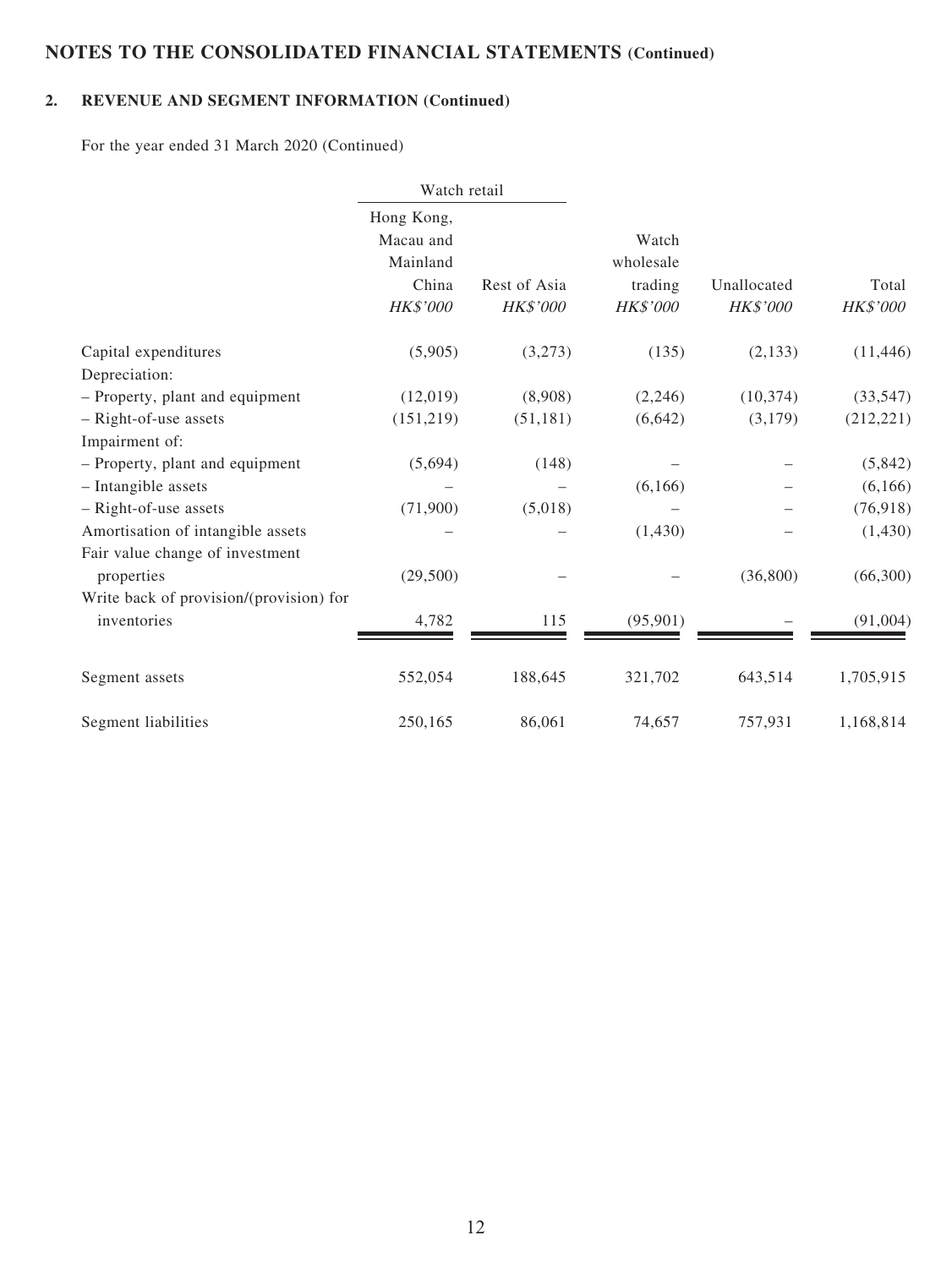#### **2. REVENUE AND SEGMENT INFORMATION (Continued)**

#### **Geographical information**

An analysis of the Group's revenue and segment results by geographical area are as follows:

|                                     | Revenue                 |                         | <b>Segment results</b>  |                         |
|-------------------------------------|-------------------------|-------------------------|-------------------------|-------------------------|
|                                     | 2021<br><b>HK\$'000</b> | 2020<br><b>HK\$'000</b> | 2021<br><b>HK\$'000</b> | 2020<br><b>HK\$'000</b> |
| Hong Kong, Macau and Mainland China | 343,832                 | 587,775                 | (54,215)                | (249, 441)              |
| Rest of Asia                        | 362,122                 | 445,072                 | 30,125                  | 17,722                  |
| Europe                              | 313                     | 1,947                   | (25, 475)               | (39, 330)               |
|                                     | 706,267                 | 1,034,794               | (49, 565)               | (271, 049)              |

An analysis of the Group's non-current assets (other than equity investment at fair value through other comprehensive income and deferred tax assets) by geographical area is as follows:

|                                     | 2021<br><b>HK\$'000</b> | 2020<br><b>HK\$'000</b> |
|-------------------------------------|-------------------------|-------------------------|
| Hong Kong, Macau and Mainland China | 600,058                 | 760,081                 |
| Rest of Asia                        | 123,703                 | 147,278                 |
| Europe                              | 36,507                  | 36,639                  |
|                                     | 760,268                 | 943,998                 |

The revenue information above is based on the locations of the customers.

These were no revenue transactions with a single external customer which amounted to 10% or more of the Group's revenue during the year (2020: Nil).

Revenue recognised that was included in contract liabilities at the beginning of the reporting period:

|                  | 2021            | 2020     |
|------------------|-----------------|----------|
|                  | <b>HK\$'000</b> | HK\$'000 |
| Sales of watches | 451             | ,058     |

#### **Performance obligations**

The performance obligation is satisfied upon delivery of the goods and payment is mainly on cash and credit card settlement, except for wholesale customers, where payment is due within credit period from delivery. As at 31 March 2021, the remaining performance obligations (unsatisfied or partially unsatisfied) are part of contracts that have an original expected duration of one year or less, the transaction price allocated to which is not presented according to practical expedient in HKFRS 15.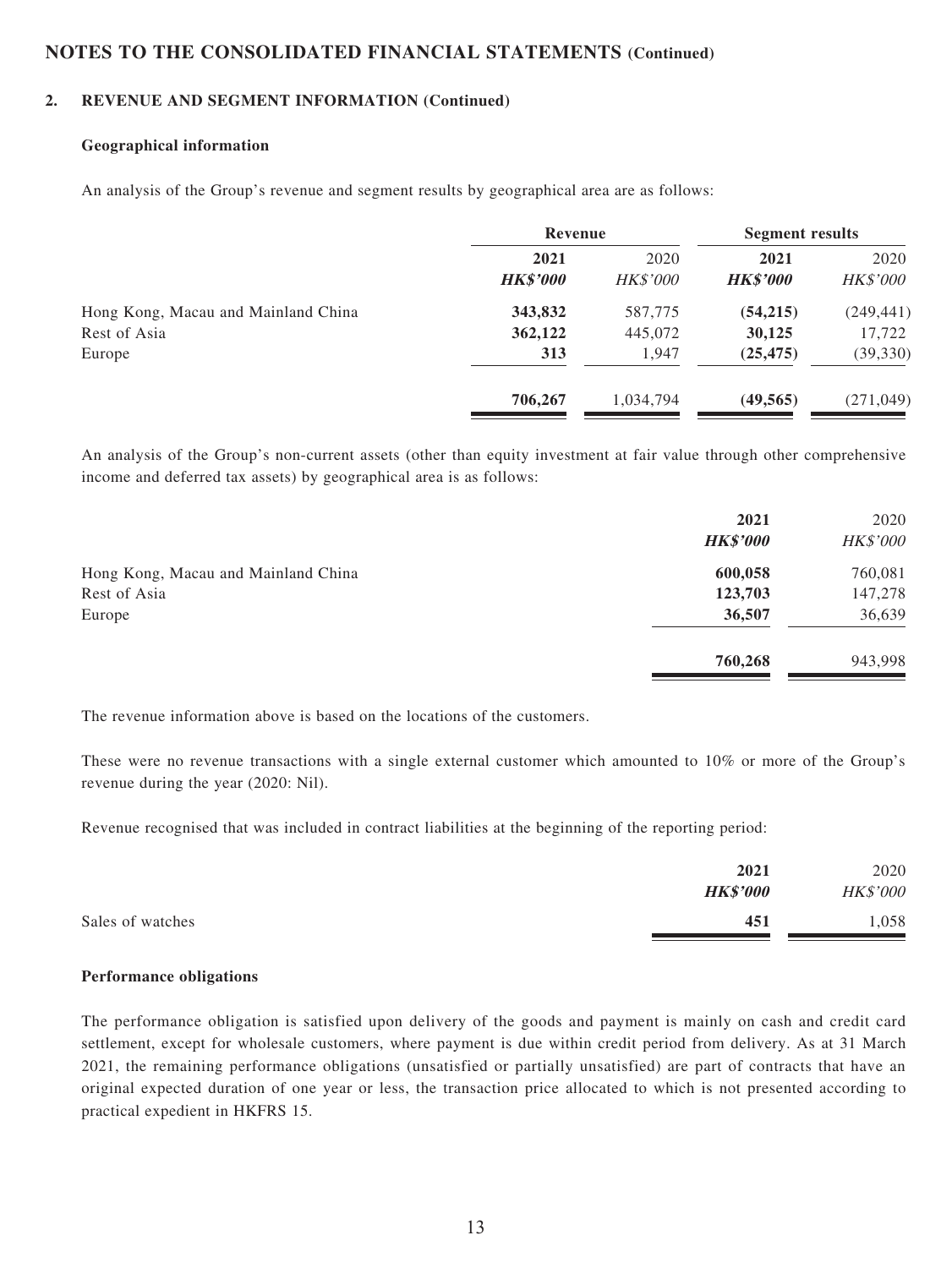#### **3. INCOME TAX EXPENSE**

|                                                       | 2021<br><b>HK\$'000</b> | 2020<br><b>HK\$'000</b> |
|-------------------------------------------------------|-------------------------|-------------------------|
| Current income tax                                    |                         |                         |
| - Hong Kong profits tax                               | 2,905                   | 3,925                   |
| - Overseas profits tax                                | 4,960                   | 5,268                   |
| $-$ Under/(over) provisions in respect of prior years | 59                      | (523)                   |
|                                                       | 7,924                   | 8,670                   |
| Deferred income tax                                   | 17,807                  | 12,542                  |
| Income tax expense                                    | 25,731                  | 21,212                  |

The provision for Hong Kong profits tax for 2021 is calculated at 16.5% (2020: 16.5%) of the estimated assessable profits for the year. Taxation on overseas profits has been calculated on the estimated assessable profits for the year at the rates of taxation prevailing in the jurisdictions in which the Group operates.

#### **4. LOSS PER SHARE**

#### **Basic**

Basic loss per share is calculated by dividing the Group's loss attributable to equity holders of the Company by the weighted average number of ordinary shares in issue during the year.

|                                                                                   | 2021<br><b>HK\$'000</b> | 2020<br><i>HK\$'000</i> |
|-----------------------------------------------------------------------------------|-------------------------|-------------------------|
| Loss attributable to equity holders of the Company                                | (81,890)                | (402, 898)              |
| Weighted average number of ordinary shares in issue <i>(thousands)</i>            | 1,046,474               | 1,046,474               |
| Basic loss per share attributable to the equity holders of the Company (HK cents) | (7.83)                  | (38.50)                 |

#### **Diluted**

Diluted loss per share for the years ended 31 March 2020 and 31 March 2021 are the same as the basic loss per share amounts as there were no potentially dilutive ordinary shares in issues during two years.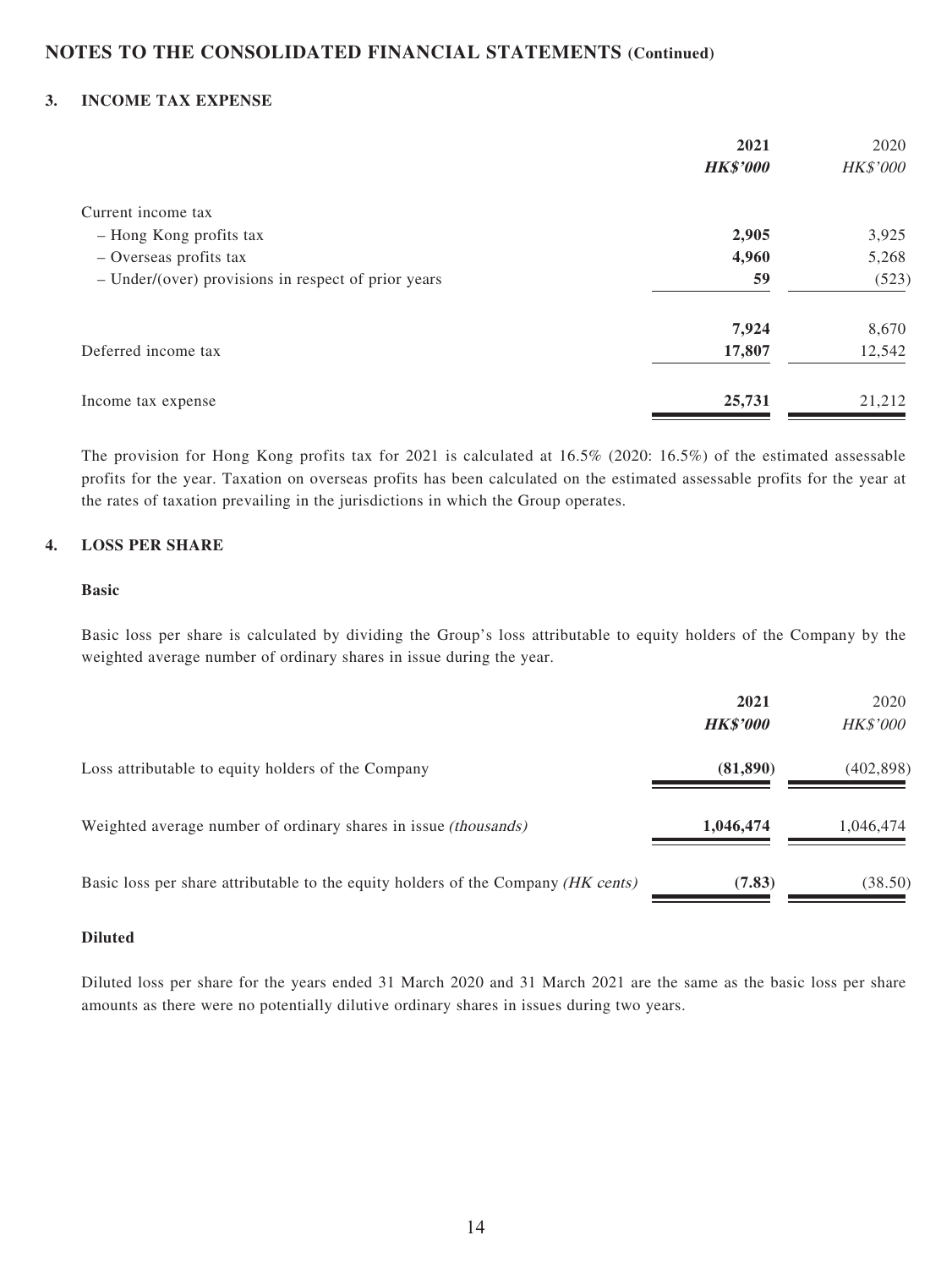#### **5. TRADE AND OTHER RECEIVABLES**

|                           | 2021            | 2020            |
|---------------------------|-----------------|-----------------|
|                           | <b>HK\$'000</b> | <b>HK\$'000</b> |
| Trade receivables, gross  | 79,424          | 80,107          |
| Less: Impairment loss     | (20)            | (112)           |
|                           | 79,404          | 79,995          |
| Other receivables         | 12,603          | 35,155          |
| Deposits                  | 65,817          | 78,912          |
| Prepayments               | 4,797           | 6,030           |
|                           | 162,621         | 200,092         |
| Less: non-current portion | (20, 643)       | (36, 638)       |
| Current portion           | 141,978         | 163,454         |

The ageing analysis of the trade receivables based on invoice date is as follows:

|              | 2021<br><b>HK\$'000</b> | 2020<br>HK\$'000 |
|--------------|-------------------------|------------------|
| $0-60$ days  | 35,947                  | 28,692           |
| Over 60 days | 43,477                  | 51,415           |
|              | 79,424                  | 80,107           |

#### Note:

The Group engages designated import and export agents for the importation of products from the subsidiaries in Hong Kong to the subsidiaries in the Mainland China. The balances due from and due to the import and export agents are settled on a back-to-back basis, and such balances are repayable on demand. The Group's trade receivables and trade payables include balances due from and due to the import and export agents of HK\$33.955 million as at 31 March 2021 (2020: HK\$34.596 million).

Other than the balances due from the import and export agents, the Group allows an average credit period of 60 days from the invoice date to its trade receivables.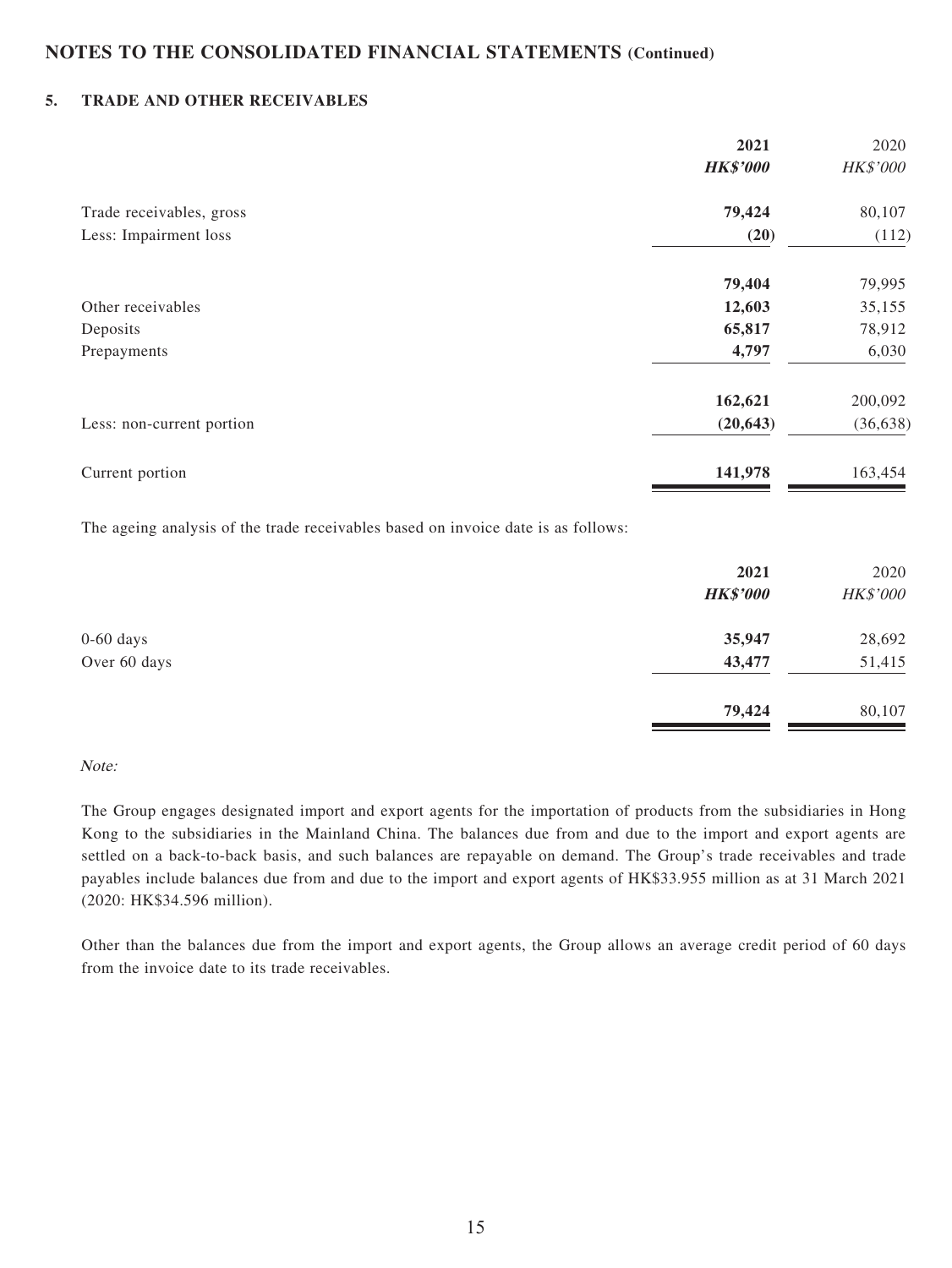### **6. TRADE AND OTHER PAYABLES**

|                      | 2021            | 2020     |
|----------------------|-----------------|----------|
|                      | <b>HK\$'000</b> | HK\$'000 |
| Trade payables       | 60,185          | 61,826   |
| Contract liabilities | 2,164           | 451      |
| Other payables       | 27,603          | 45,741   |
| Accruals             | 58,772          | 64,565   |
|                      | 148,724         | 172,583  |

Trade payables are unsecured and usually paid within 30 days of recognition.

The ageing analysis of the trade payables based on invoice date is as follows:

|              | 2021<br><b>HK\$'000</b> | 2020<br>HK\$'000 |
|--------------|-------------------------|------------------|
| $0-60$ days  | 24,027                  | 22,192           |
| Over 60 days | 36,158                  | 39,634           |
|              | 60,185                  | 61,826           |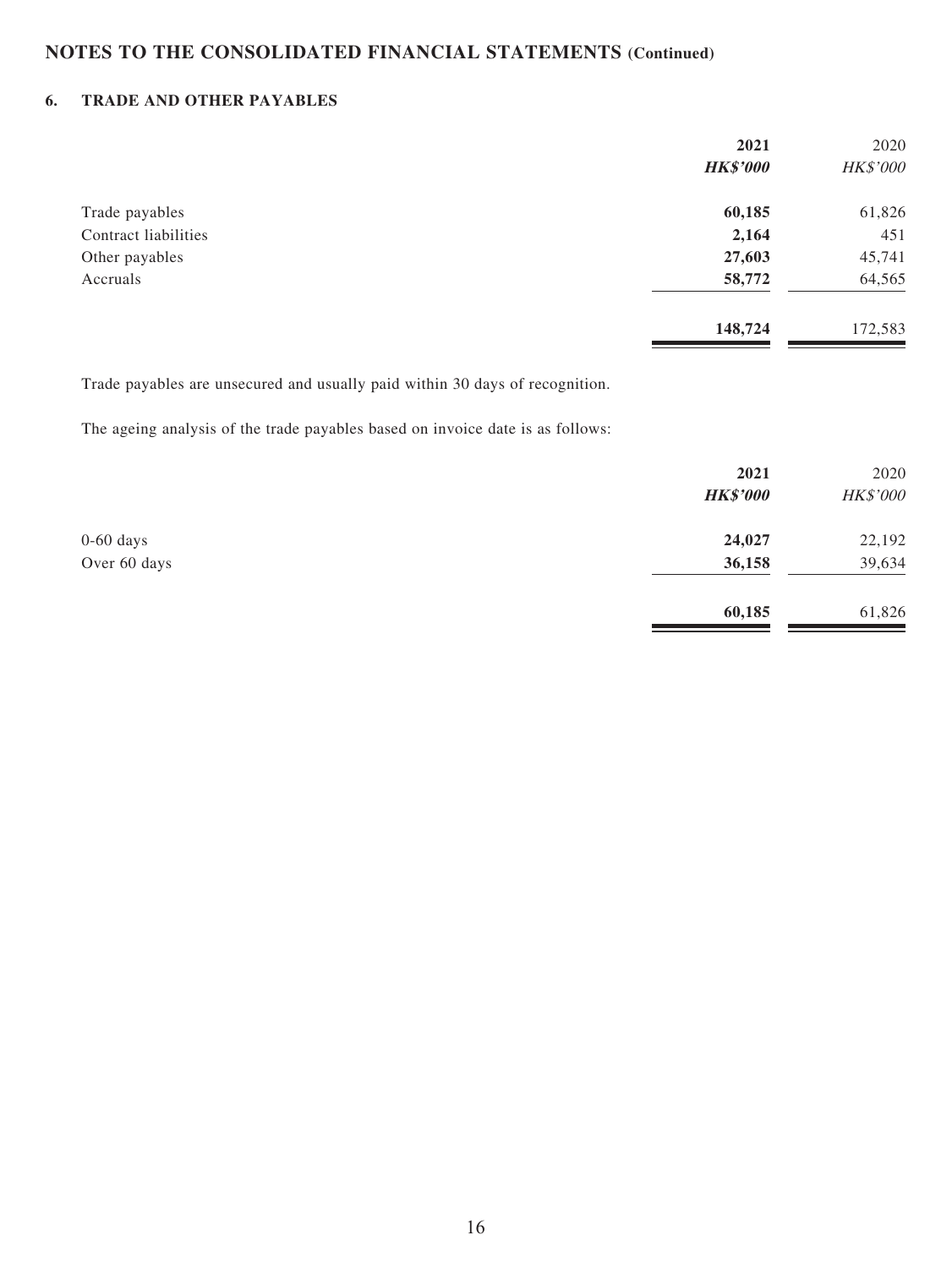### **7. DISPOSAL OF A SUBSIDIARY**

On 6 January 2021, the Group disposed of 100% of its entire equity interest in STL Properties Limited, a wholly owned subsidiary of the Group for a cash consideration of HK\$107.965 million.

Details of net assets of STL Properties Limited at date of disposal were as follows:

|                                     | 2021            |
|-------------------------------------|-----------------|
|                                     | <b>HK\$'000</b> |
| Property, plant and equipment       | 10,761          |
| Deposits and prepayments            | $\overline{2}$  |
| Income tax payable                  | (37)            |
| Deferred tax liabilities            | (539)           |
| Total net assets disposed           | 10,187          |
| Consideration                       |                 |
| Cash consideration                  | 107,965         |
| Gain on disposal of a subsidiary    |                 |
| Cash consideration received         | 107,965         |
| Net assets disposed                 | (10, 187)       |
| Gain on disposal                    | 97,778          |
| Net cash inflow arising on disposal |                 |
| Cash consideration received         | 107,965         |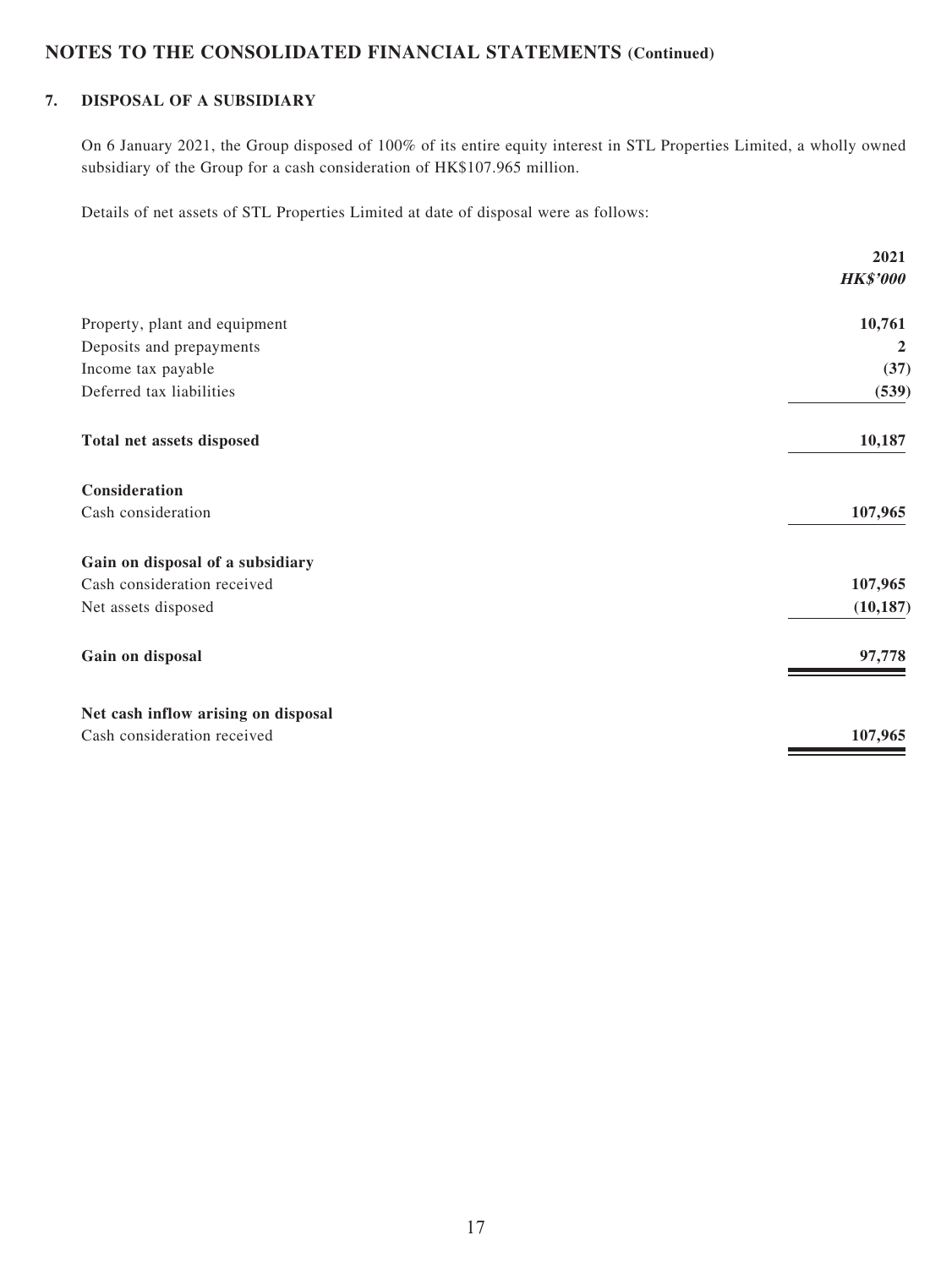## **MANAGEMENT DISCUSSION AND ANALYSIS**

- Group Turnover down 31.7% to HK\$706.3 million
- Loss Attributable to Equity Holders of the Company of HK\$81.9 million (FY2019/20: HK\$402.9 million)
- Gearing ratio at  $70.2\%$  (31 March 2020: 88.6%)
- Net debt at HK\$342.5 million, down HK\$127.3 million from HK\$469.8 million at 31 March 2020
- Group Inventory down HK\$105.7 million or 28.3% to HK\$267.3 million

For the year under review, Group turnover decreased by 31.7% to HK\$706.3 million (FY2019/20: HK\$1,034.8 million) as the pandemic severely disrupted economic activities with lockdowns in some of our operating regions. A loss attributable to Group equity holders of HK\$81.9 million was recorded after taking into account the following items:

- a gain on disposal of a subsidiary of HK\$97.8 million (relating to a property in Hong Kong);
- the accounting impact from HKFRS 16 Leases (non-cash) of HK\$76.3 million (income);
- an impairment (non-cash) of HK\$15.7 million relating to right-of-use assets mainly arising from retail stores with declined store profitability;
- an impairment loss (non-cash) of HK\$54.1 million due to revaluation of investment properties and leasehold land and buildings as at 31 March 2021;
- a stock provision expense (non-cash) of HK\$19.3 million relating to slow-moving watch movements; and
- an impairment of intangible assets (non-cash) of HK\$5.6 million due to reducing recoverable amount.

If the above items are excluded, the Group would have reported a loss of HK\$161.3 million.

In FY2019/20, the Group would have reported a loss of HK\$145.8 million, after excluding the following non-cash expense items totalling HK\$257.1 million:

- the accounting impact from HKFRS 16 Leases of HK\$12.3 million (expense);
- an impairment of HK\$76.9 million relating to right-of-use assets mainly arising from retail stores with declined store profitability;
- an impairment loss of HK\$66.3 million due to revaluation of investment properties;
- a stock provision expense of HK\$95.4 million mainly relating to slow-moving watch movements; and
- an impairment of intangible assets of HK\$6.2 million due to a reducing recoverable amount.

Group gross profit margin was 46.0% compared with 48.8% in FY2019/20 as promotional strategies were implemented to stimulate consumer demand and to reduce inventory to enhance liquidity.

Various government subsidies of approximately HK\$31.2 million were received in our operating regions during the reporting period.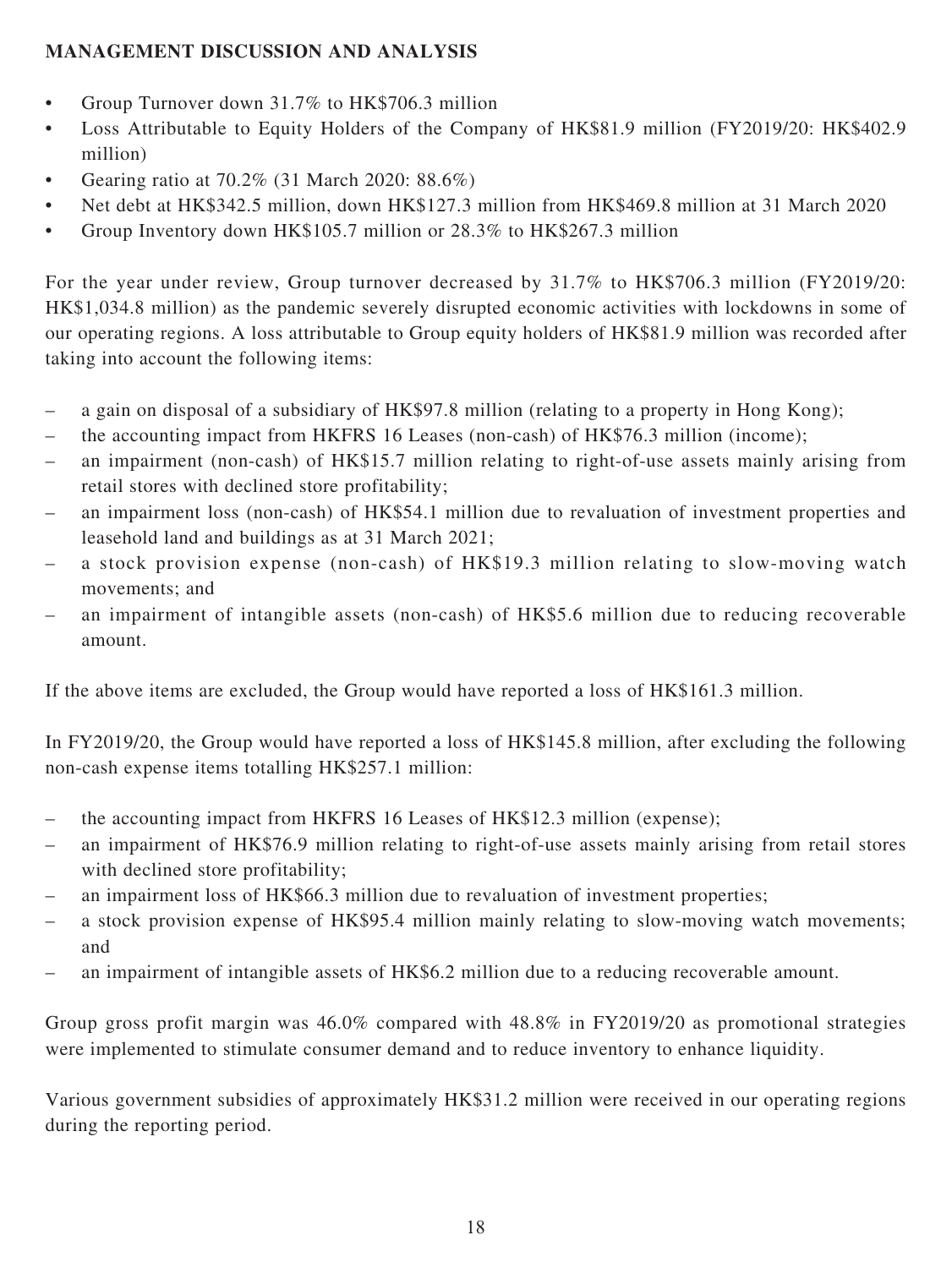In FY 2020/21, the Group continued with measures, including those below, to further reduce operating costs and to strengthen liquidity:–

- selling expenses (excluding expenses related to investment in brand building) which fell 43.5% mainly due to reduced rental expenses and other overheads at shops
- Group general and administrative expenses which fell further by 13.3% in FY2020/21 following a decrease of 21.6% in FY2019/20
- capital expenditures which were significantly reduced by 63.2% to HK\$4.2 million (FY2019/20: HK\$11.4 million) in line with Group strategy to close non-performing shops and to rationalise shop portfolio to improve shop productivity. Shop numbers fell by 19.4% y-o-y.
- strict inventory control and tightened stock procurement to reduce Group inventory balance which declined by 28.3% against that at the end of March 2020 (after including a stock provision expense of HK\$19.3 million for slow-moving watch movements which was made with a view that the consumption of watch movements will remain stagnant given the current adverse retail climate and uncertainty around the magnitude of recoveries of the retail and tourism sectors in the near future). Excluding the impact of the provision expense, Group inventory balance at the end of March 2021 declined by 23.2% or HK\$86.4 million y-o-y.

## **FINAL DIVIDEND**

The Board does not recommend the payment of a final dividend for the year ended 31 March 2021 (2020: Nil per ordinary share).

### **CITY CHAIN GROUP**

The CITY CHAIN Group operates around 150 stores in Hong Kong, Macau, Mainland China (the "Greater China"), Singapore, Thailand and Malaysia together with on-line stores for "CITY CHAIN" and "SOLVIL et TITUS".

The CITY CHAIN Group reported a 38.9% decline in turnover to HK\$472.5 million (FY2019/20: HK\$773.3 million) and a loss before interest and tax (LBIT) of HK\$69.6 million (FY2019/20: HK\$206.1 million with the impact of an impairment loss of HK\$76.9 million being right-of-use assets of the Group's retail stores arising from the adoption of the new HKFRS 16 Leases in FY2019/20).

In FY2020/21, as the CITY CHAIN Group progressed with its migration to an omni-channel business model encouraging results were reported by our e-commerce business in Hong Kong. Moreover, our upgraded CRM membership program "Delights", a key component to the development of our omnichannel business was launched in Hong Kong and Mainland China in 2019 and continues to strengthen customer engagement. Under COVID-19, we continued to accelerate our pace of investment, adopting the necessary infrastructure and expertise, increasing allocation of marketing expenditure on our online operations such as social networking platforms to maintain quality interactions with consumers to boost online sales and to enhance the online brand presence of "CITY CHAIN" and "SOLVIL et TITUS".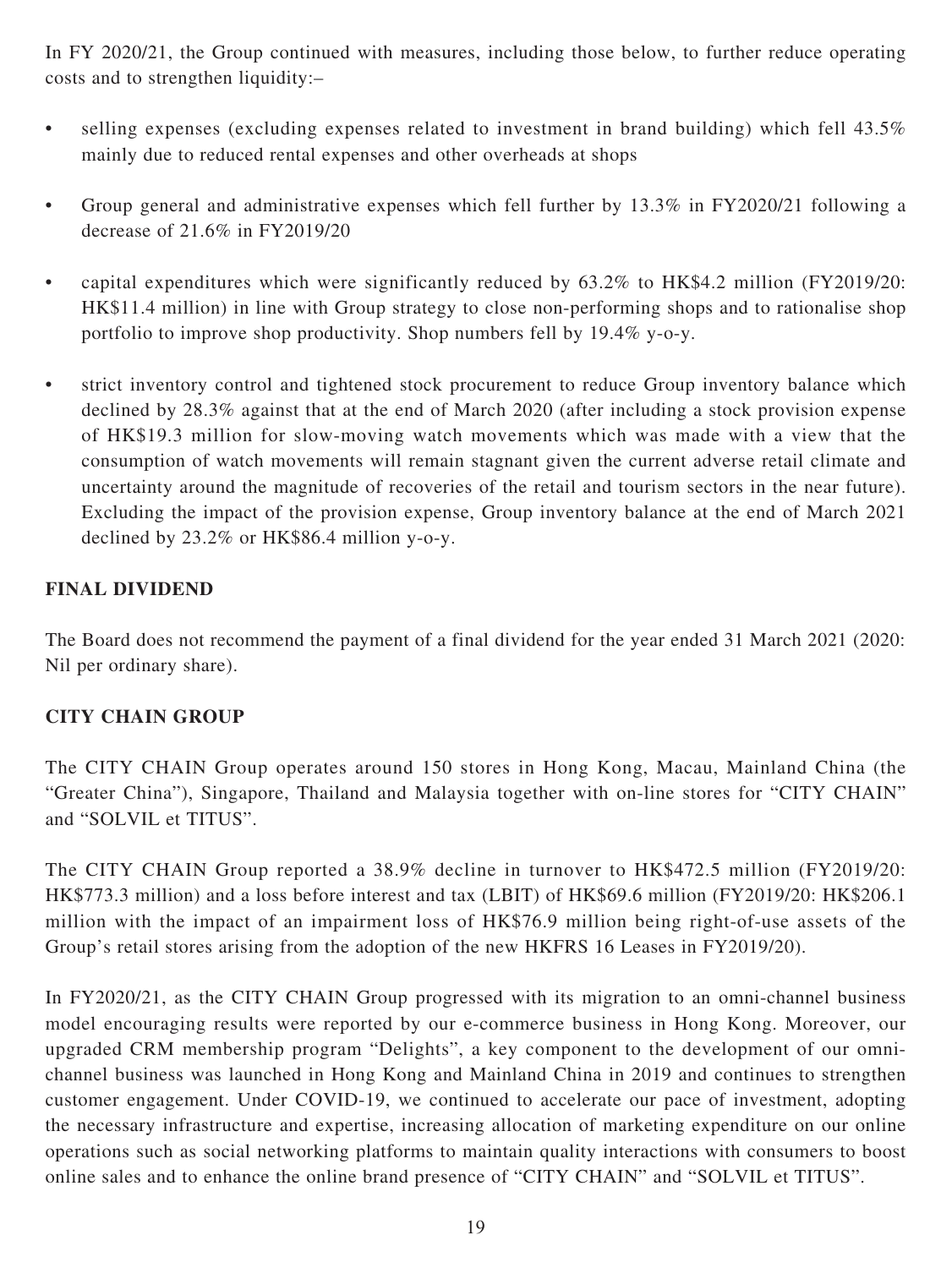## **Greater China**

Turnover for our CITY CHAIN operations in Greater China fell by 46.7% to HK\$254.3 million (FY2019/20: HK\$477.1 million) but LBIT narrowed to HK\$75.1 million (FY2019/20: LBIT HK\$209.2 million) mainly attributable to tight cost control measures in place throughout the year and the accounting impact from HKFRS 16 Leases. In line with our shop consolidation strategy, number of shops reduced by 19 shops compared with March 2020. A deficit in valuation of investment properties of HK\$15.3 million was recorded in FY2020/21.

Notwithstanding the pandemic, we saw a mild recovery of sales in the quarter from January to March 2021 ("Q4") with a positive y-o-y despite reduced number of shops. We continued to see a y-o-y sales growth from April to May 2021.

Our online business in Hong Kong delivered a promising performance with escalating sales recorded in FY20/21 and a satisfactory EBIT was recorded, whilst cost efficiencies at our Mainland China watch e-commerce business continued to improve.

## **Southeast Asia**

Our Southeast Asian operations in Singapore, Malaysia and Thailand were impacted by COVID-19 almost throughout the year as curfews and movement controls were implemented within these countries. Certain shopping malls either closed temporarily in response to government demand for controlling crowds and sanitization or voluntarily shortened operating hours. Work-from-home and no dine-in arrangements were prevalent and reduced foot traffic in shopping malls significantly. Moreover, these economies were hit hard by muted tourism. Despite these however, our operation teams remained agile, and managed these unprecedented challenges with an emphasised focus on enlarging our local customer base, growing e-commerce sales and negotiating for rental concessions.

Turnover at our Southeast Asian operations declined by 26.3% to HK\$218.2 million (FY2019/20: HK\$ 296.2 million) with the number of shops reduced by 17% due to the closure of certain non-performing shops mainly in Thailand and Singapore. Despite the challenging business environment, our Singapore and Malaysian operations posted an EBIT (excluding exchange difference) of HK\$10.2 million. Our Singapore operations recorded a same store growth of 11.4% in the last 4 months of the financial year. Our Southeast Asian operations reported an aggregate EBIT (excluding exchange difference) of HK\$6.5 million (FY2019/20: HK\$3.1 million) despite a loss of HK\$3.7 million posted by our Thai operations.

## **SUPPLY CHAIN MANAGEMENT AND WHOLESALE TRADING**

Turnover for this division comprising our supply chain and wholesale trading subsidiaries decreased moderately by 10.6% to HK\$233.8 million (FY2019/20: HK\$261.5 million) and an EBIT of HK\$20.0 million was posted. Excluding a provision expense of HK\$19.3 million for slow-moving watch movements, this division would have reported a profit of HK\$39.3 million (FY2019/20, a profit of HK\$30.4 million excluding a provision expense of HK\$95.4 million for slow-moving watch movements).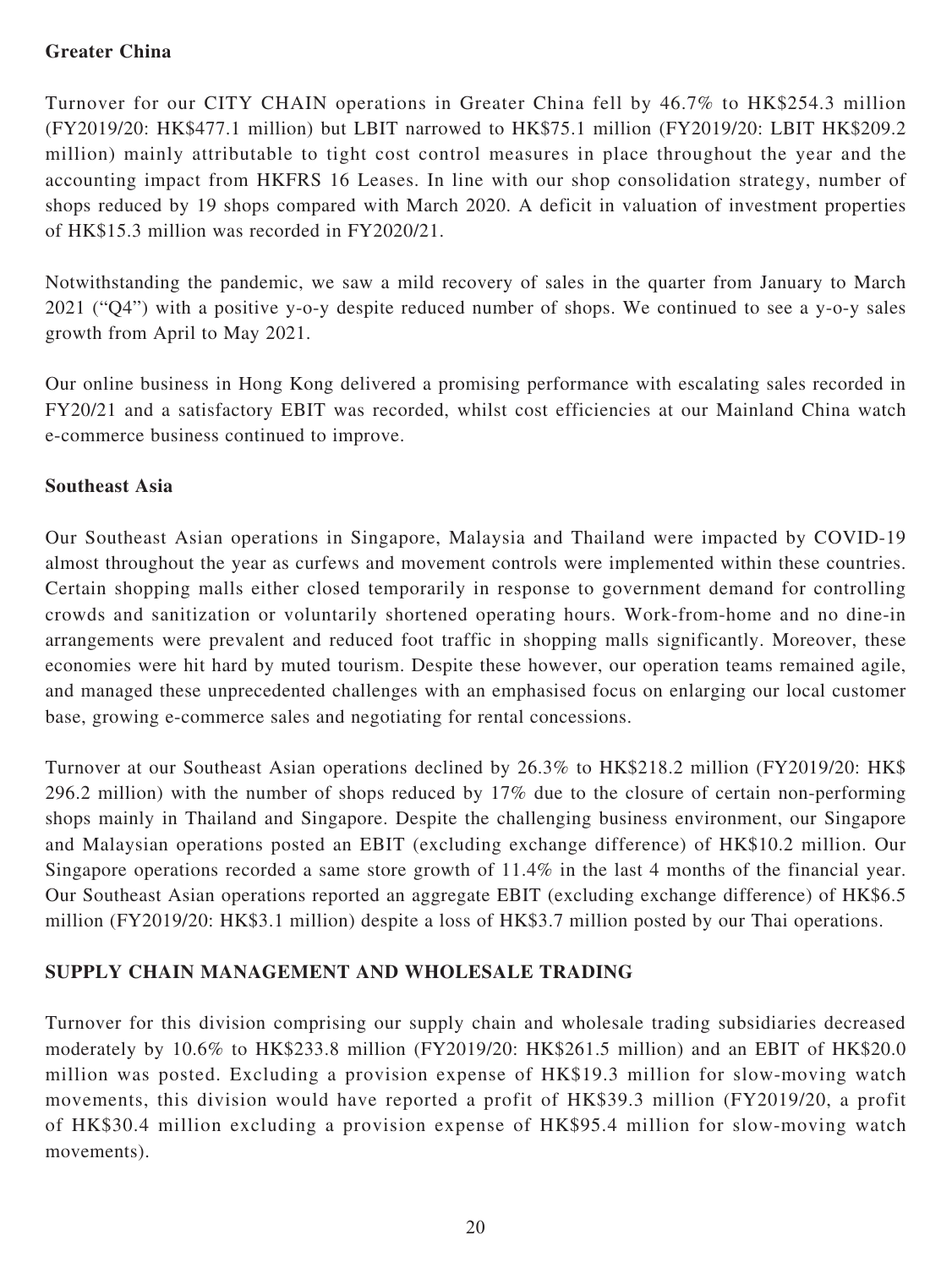As the sole distributor for "SEIKO" clocks and watches and "GRAND SEIKO" watches in Hong Kong, Macau, Singapore, Brunei and Malaysia, our wholesale trading unit launched various marketing campaigns, which were well received, and with prompt service support promoted sell-through to retailers.

## **COVID-19 AND THE SHORT TERM OUTLOOK**

In the short to medium term, the direction of the pandemic, associated vaccine rollout and take up will continue to dictate the pace of economic recovery in most of the regions where we operate. Based on these factors, the Group is highly likely to continue operating in a challenging environment for the remaining fiscal year.

The Group will continue to adopt appropriate measures to meet these headwinds, including closely monitoring cash flow, operating costs, capital expenditure, inventory management; closing nonperforming shops. The financial impact of cost containment measures will continue to be reflected in FY2021/22. However, we will continue to accelerate investment in our online businesses and further progress the development of our omni-channel business.

### **FINANCE**

The Group's capital management, currency and interest rate movement are constantly monitored and reviewed by the management of the Group to address and manage relevant financial risks relating to the Group's operations. The Group maintains prudent treasury management policies to address liquidity to finance both short-term and long-term working capital needs for business operations. Funds are generated from business operating activities and banking facilities in the form of term loans and shortterm trading facilities. Forecast and actual cash flow analyses are continuously monitored. Maturity of assets and liabilities and requirement of financial resources for business operations are prudently managed.

Group gearing ratio was 70.2% (31 March 2020: 88.6%) with shareholders' funds standing at HK\$487.5 million (31 March 2020: HK\$530.4 million) and net debts of HK\$342.5 million (31 March 2020: HK\$469.8 million). The net debts are based on the bank borrowings of HK\$512.8 million (31 March 2020: HK\$651.4 million) less bank balance and cash of HK\$170.3 million (31 March 2020: HK\$181.6 million of which HK\$54.6 million were pledged). The bank borrowings comprised of HK\$226.2 million repayable within one year and HK\$ 286.6 million with scheduled repayment after one year but repayable on demand and were classified as current liabilities.

The decrease in gearing ratio was due to the disposal of a property by way of transfer of shares in a subsidiary to a third party during FY2020/21 with most of the sales proceeds used to repay bank loans. The Group's cash inflow from its operations was HK\$185.3 million. The unutilized banking facilities as at 31 March 2021 was HK\$122.7 million.

The Group's major borrowings are in Hong Kong dollars and mostly based on a floating rate at HIBOR or bank prime lending rates. As major revenues of the Group are in Hong Kong dollars and Macanese Pataca, the natural hedge mechanism was applied.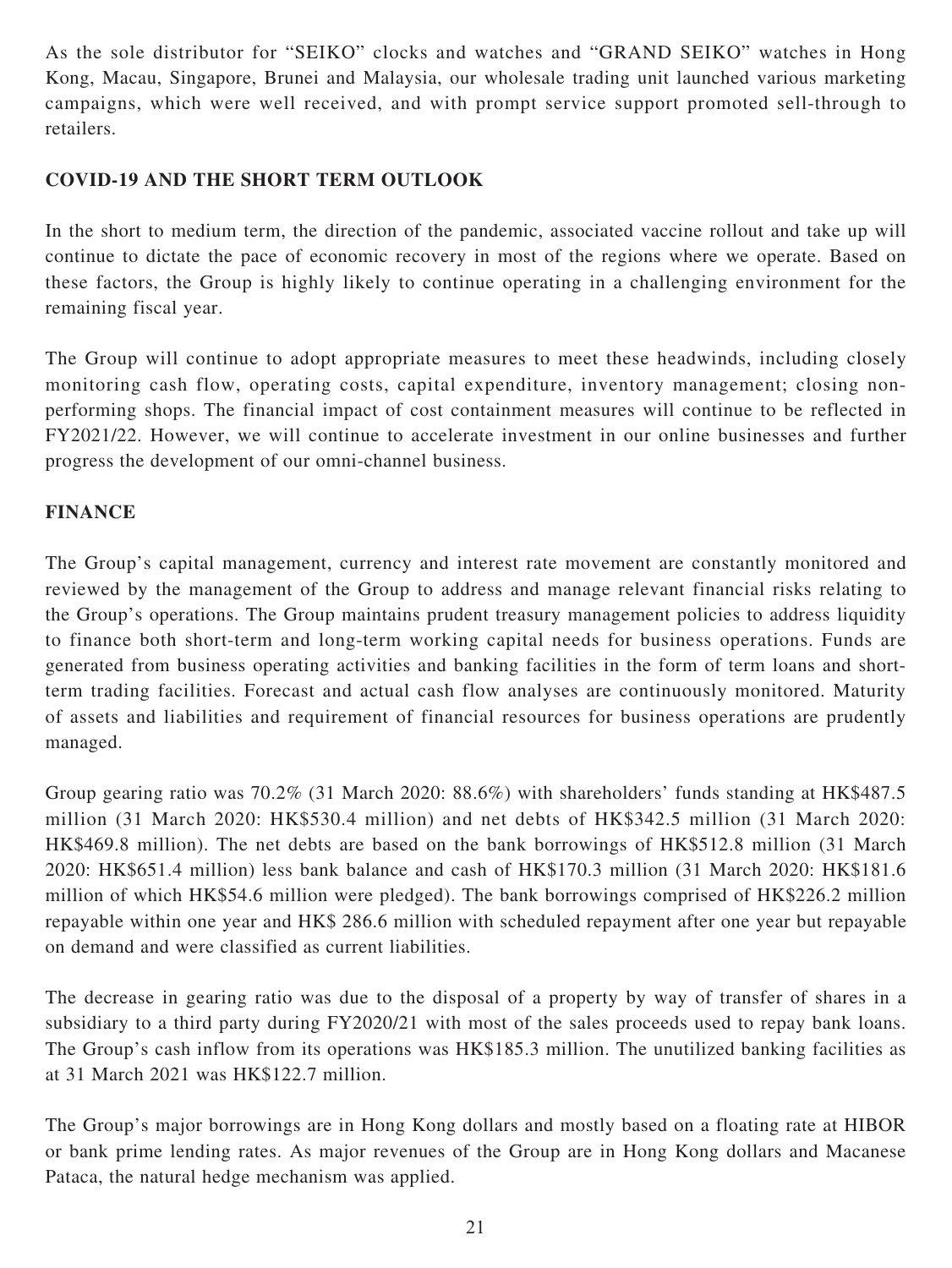As at 31 March 2021, the current assets and current liabilities were approximately HK\$579.6 million (31 March 2020: HK\$718.1 million) and HK\$765.3 million (31 March 2020: HK\$1,017.6 million), respectively. The current ratio was approximately 0.76 (0.71 as at 31 March 2020).

As at 31 March 2021, the Group's total equity funds amounted to HK\$494.6 million.

The Group does not use any financial instruments for hedging purposes.

The Group does not engage in speculative derivative trading.

As at 31 March 2021, the Group does not have any significant contingent liabilities.

The Group does not have plans for material investments or change of capital assets.

As at 31 March 2021, certain property, plant and equipment and investment properties amounting to HK\$513.9 million (31 March 2020: HK\$640.4 million of certain property, plant and equipment, investment properties and bank deposit) were pledged to secure banking facilities granted to the Group. Capital expenditure was well controlled and reduced to HK\$4.2 million (FY2019/20: HK\$11.4 million).

The investment properties and leasehold land and buildings were revalued by independent valuers as at 31 March 2021. An impairment loss of HK\$54.1 million was recorded in the year ended 31 March 2021 accordingly.

The deferred tax asset balance decreased by HK\$22.3 million and this expense was charged to the income statement during the year ended 31 March 2021. The decrease was mainly from a decrease in tax losses and other temporary differences recognised as a deferred tax asset.

The annual results for FY2020/21 have been reviewed by the Audit Committee.

# **NUMBER AND REMUNERATION OF EMPLOYEES, REMUNERATION POLICIES, BONUS AND TRAINING SCHEMES**

The Group's remuneration policies are reviewed on a regular basis and remuneration packages are in line with market practices in the relevant countries where the Group operates. As at 31 March 2021, the Group had around 1,025 employees (31 March 2020: 1,120). The Group offers KPI related bonuses to eligible employees based on the performance of the Group and the individual employee. The Group also provides related training programmes to improve the quality, competence and skills of its employees.

## **CLOSURE OF REGISTER OF MEMBERS**

To determine entitlement to attend and vote at the forthcoming Annual General Meeting on 31 August 2021 (Tuesday) (or any adjournment thereof), the Register of Members of the Company will be closed from 26 August 2021 (Thursday) to 31 August 2021 (Tuesday) both days inclusive, during which period no transfer of shares will be effected.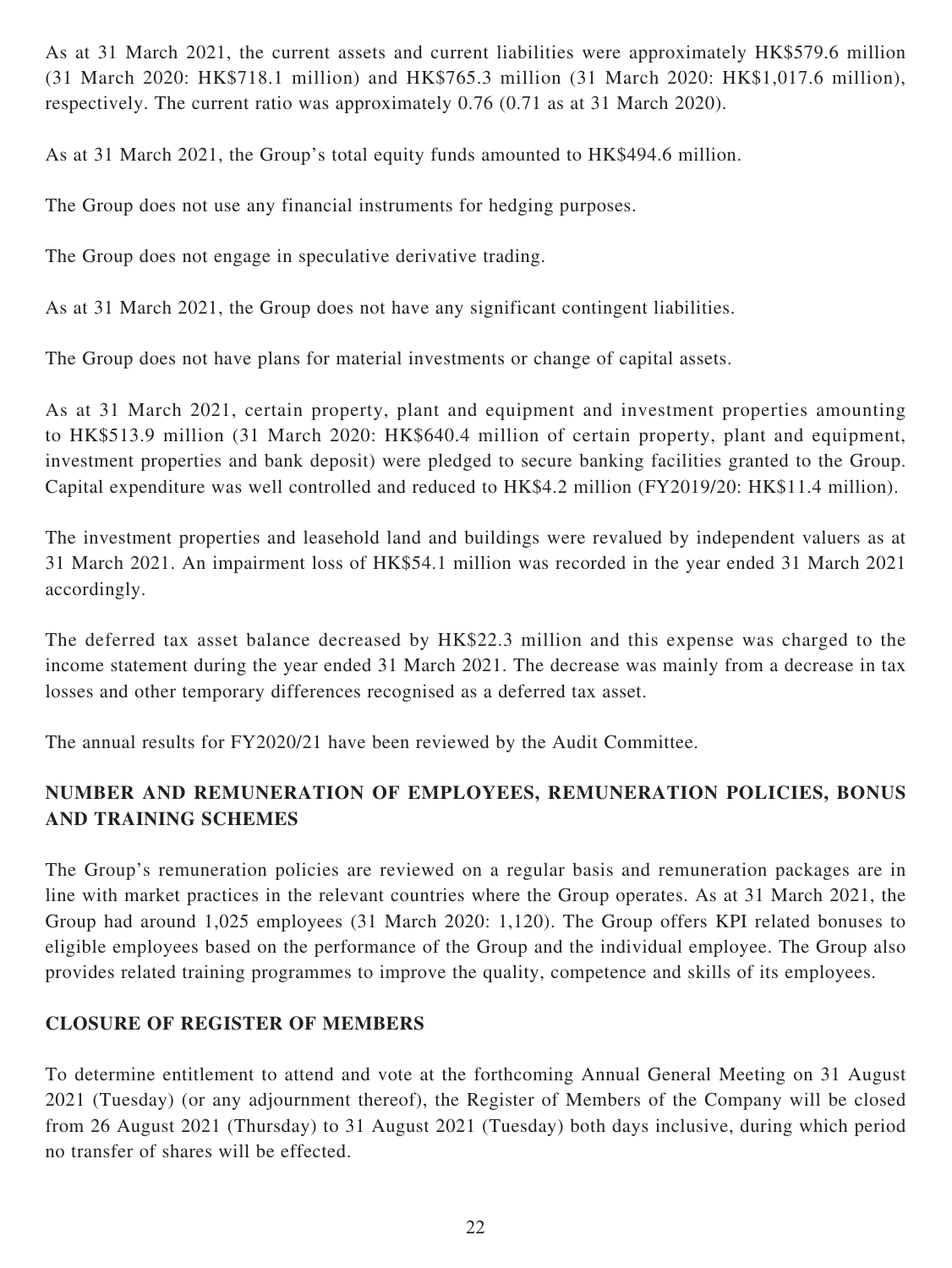All transfers accompanied by the relevant share certificates must be lodged with the Company's Hong Kong Share registrar, Computershare Hong Kong Investor Services Limited, Rooms 1712-1716, 17th Floor, Hopewell Centre, 183 Queen's Road East, Hong Kong for registration no later than 4:30 p.m. on 25 August 2021 (Wednesday).

## **PURCHASE, SALE OR REDEMPTION OF LISTED SECURITIES**

The Company has not redeemed any of its shares during the period. Neither the Company nor any of its subsidiaries has purchased or sold any of the Company's shares during the year.

## **SCOPE OF RSM HONG KONG**

The figures in respect of the Group's consolidated balance sheet, consolidated income statement, the consolidated statement of comprehensive income and the related notes thereto for the year ended 31 March 2021 as set out in this preliminary announcement have been agreed by the Group's auditor, RSM Hong Kong, to be the same as the figures set out in the Group's draft consolidated financial statements for the year. The work performed by RSM Hong Kong in this respect did not constitute an assurance engagement in accordance with Hong Kong Standards on Auditing, Hong Kong Standards on Review Engagements or Hong Kong Standards on Assurance Engagements issued by the Hong Kong Institute of Certified Public Accountants and consequently no assurance has been expressed by RSM Hong Kong on this preliminary announcement.

### **CORPORATE GOVERNANCE**

During the year ended 31 March 2021, the Company has complied with the code provisions of the Code on Corporate Governance Practices (the "Code Provisions") as set out in Appendix 14 of the Rules Governing the Listing of Securities on The Stock Exchange of Hong Kong Limited ("Listing Rules"), except for the following deviations:

### **Code Provision A.2.1**

Under Code Provision A.2.1, the roles of Chairman and chief executive officer ("CEO") should be separate and should not be performed by the same individual. Under the current organisation structure of the Group, Mr. Joseph C.C. Wong is both the Chairman and CEO of the Group. The Company believes that with Mr. Joseph C.C. Wong acting as both Chairman and CEO, consistent leadership is ensured further enabling better strategic planning for the Group. The Board also believes that the non-separation of roles does not affect the balance of power and authority within the Board since the Board comprises of experienced and competent individuals, with the majority of the Board made up of independent nonexecutive directors.

## **Code Provision A.4.2**

Under Code Provision A.4.2, every director, including those appointed for a specific term, should be subject to retirement by rotation at least once every three years. Not all directors of the Company retire strictly under Code Provision A.4.2 but in accordance with the Company's Bye-Laws. Bye-Law 110(A) stipulates that one-third of the directors of the Company who have been longest serving in office since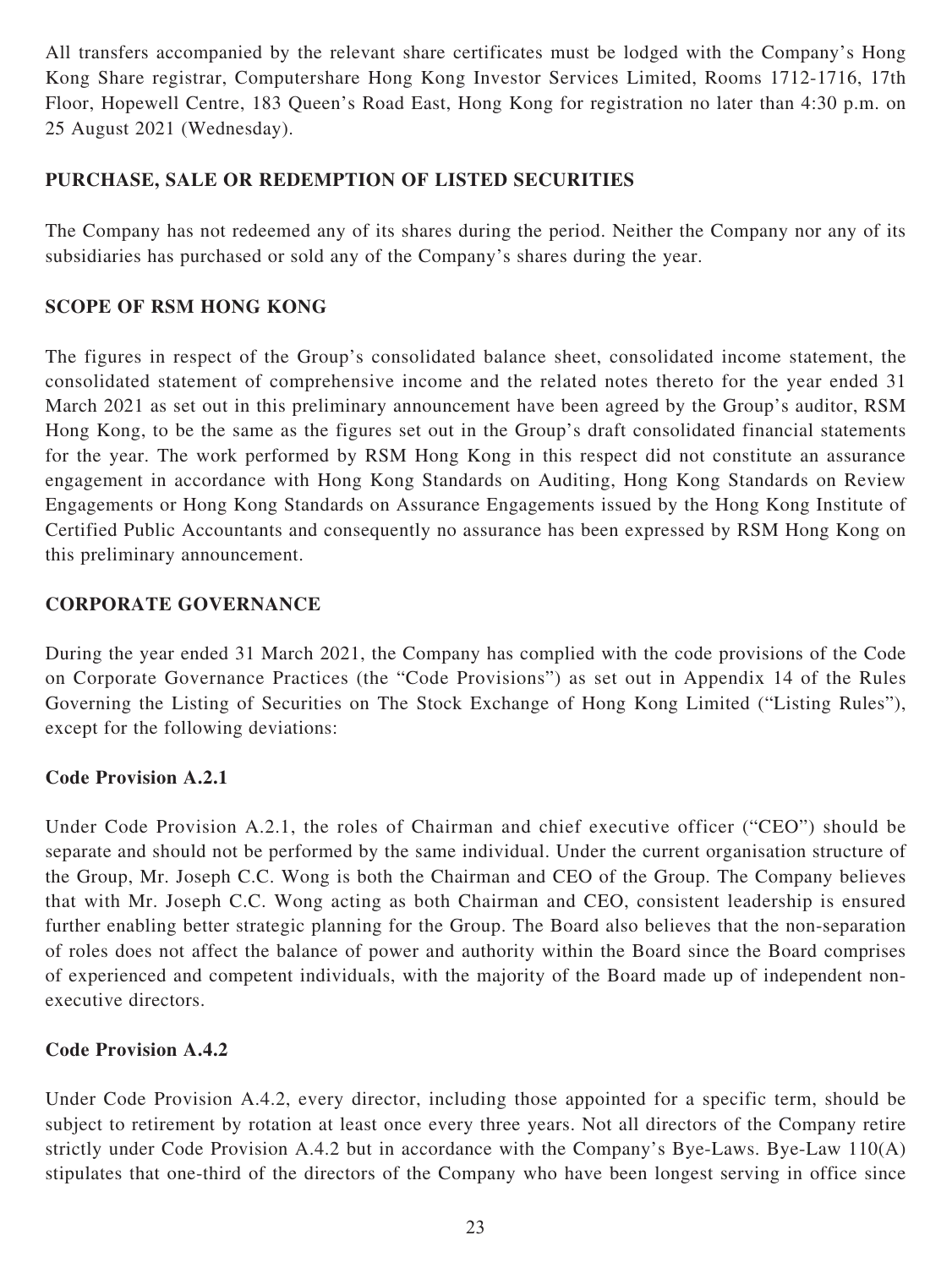their last election, except the Chairman or CEO, shall retire from office by rotation at each annual general meeting.

## **Code Provision B.1.3**

This Code Provision deals with the terms of reference of a remuneration committee. The Company has adopted the terms of reference under Code Provision B.1.3 except that the terms of reference do not include reviewing and determining the remuneration packages of senior management. The Company believes that the remuneration packages of senior management should be the responsibility of the executive directors as they are in a better position to appraise the performance of senior management.

## **Audit Committee**

The Audit Committee comprises of three independent non-executive directors; Mr. Jeff Ho Chi Kin (Chairman of the Audit Committee), Professor Lawrence Wu Chi Man and Dr. Agnes Kwong Yi Hang. The principal responsibilities of the Audit Committee include the review and supervision of the Group's financial reporting process, risk management and internal control systems and maintaining an appropriate relationship with the Company's external auditors. The Committee held seven meetings (within FY2020/21 and up to the date of this announcement) on 1 April 2020, 16 April 2020, 22 April 2020 and 24 June 2020, 24 November 2020, 20 April 2021 and 22 June 2021 to discuss matters, including, the disposal of a property by way of transfer of shares in a subsidiary, the Group's audit service plan, the review of accounting standards (including HKFRS 16 Leases), principles and practices adopted by the Group and other financial reporting matters; to ensure the completeness, accuracy and fairness of the financial statements of the Company; to discuss the effectiveness of the systems of risk management and internal controls throughout the Group including the adequacy of resources, qualifications and experience of staff of the Company's accounting and financial reporting function and their training programmes and budget and ESG related issues and risks on the Group's businesses (if any); to review all significant business affairs managed by the executive directors in particular on continuing connected transactions and to review the Group's results for the year ended 31 March 2021 and interim results for FY2020/21 before they were presented to the Board, for approval.

### **Remuneration Committee**

The Remuneration Committee comprises of Professor Lawrence Wu Chi Man (Chairman of the Remuneration Committee), Mr. Jeff Ho Chi Kin, Dr. Agnes Kwong Yi Hang (all independent nonexecutive directors) and Mr. Joseph C.C. Wong (Group Chairman and CEO). By way of circular resolution, the remuneration packages of the executive directors for FY2020/21 were reviewed.

### **Nomination Committee**

The Nomination Committee comprises of Mr. Joseph C. C. Wong (Chairman of the Nomination Committee, Group Chairman and CEO) and three independent non-executive directors, namely, Professor Lawrence Wu Chi Man, Dr. Agnes Kwong Yi Hang and Mr. Jeff Ho Chi Kin.

Code Provision A.5.3 deals with the terms of reference of a Nomination Committee. The Company has adopted the terms of reference under Code Provision A.5.3. During the financial year, and up to the date of this Announcement, the Committee met once. The Committee considered the independence